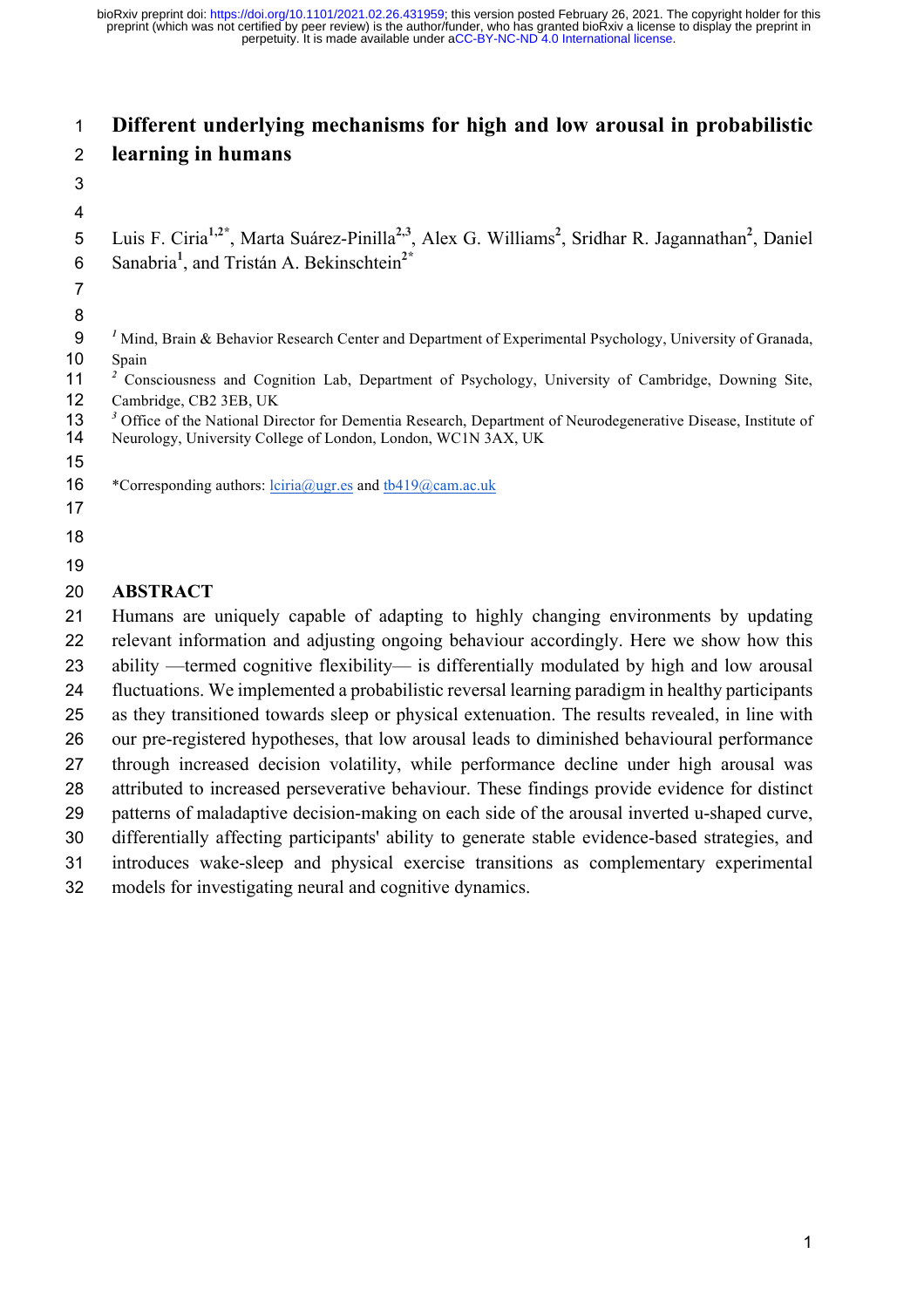#### **INTRODUCTION**

 Making mistakes is inherent to learning and the accomplishment of any task. We make mistakes every day, even when faced with the same task repeatedly. Our ability to learn from these errors and flexibly adapt ongoing behaviour according to changes in the environment is critical for our survival. This ability —termed cognitive flexibility— depends on our innate capacity to establish associations between stimuli (S), responses (R), and outcomes (O), as well as to integrate previously acquired knowledge and skills into effective strategies for coping 40 with similar future demands.<sup>1</sup> Here, we implement a Probabilistic Reversal Learning (PRL) task to study the modulatory effect of low and high arousal on cognitive flexibility — participants continue to perform as they fall asleep or with increasing physical exercise— to 43 map either side of the Yerkes-Dodson Curve  $(1908)^2$ 

 Cognitive flexibility is often studied using PRL tasks, typically assigning probabilistic reinforcement contingencies to abstract S-R associations, that are later abruptly reversed, requiring participants to learn new S-R reinforcement contingencies by trial and error to overcome prepotent ones<sup>3</sup>. Efficient performance relies on learning from the reinforcement 48 received<sup>4</sup>, the estimation of the likelihood that a reversal may occur,<sup>5,6</sup> and the continuous 49 integration of a history of choices and reinforcements.<sup>7</sup> Indeed, evidence from both human and animal studies suggests that different high- and low-order strategies or series of rules are adopted during reversal learning, leading to maladaptive response patterns when the external 52 pressures change or when the internal milieu varies.<sup>7,8</sup> Parsing the microstructure of learning derived from trial-by-trial responses enables the dissociation of the cognitive processes and behavioural strategies that drive subjects' choices during reversal learning. Here we propose that arousal fluctuations may differentially modulate cognitive flexibility leading to distinct 56 maladaptive behavioural patterns of performance.<sup>9</sup>

 Fluctuations in arousal and alertness (hereafter described jointly as "arousal") occur constantly across the day but are exacerbated during transitions toward strained states such as 59 sleep<sup>10</sup> or physical extenuation,<sup>11</sup> where arousal levels change drastically in a progressive and 60 nonlinear manner.<sup>12,13</sup> These arousal fluctuations play a crucial role in modulating cognition, facilitating or hindering certain cognitive processes and performance to internal and external stimuli. <sup>14</sup>**,**15**,**16**,**17**,**<sup>18</sup>

 The interaction between arousal and cognition has been traditionally approached from 64 the perspective proposed by Yerkes and Dodson in  $1908<sup>2</sup>$  According to their famous inverted U-shaped law, the optimal level of cognitive performance in complex tasks is reached at moderate levels of arousal, whereas deviations from this optimal arousal point, below or beyond, result in cognitive performance impairments. Though reductionist, the inverted U- shaped law represents a useful minimal framework to characterize the neural and cognitive dynamics of many physiological states across the arousal spectrum. Among these physiological 70 states, researchers have paid special attention to reduced arousal states, including sleep stages, <sup>19</sup> 71 sedation,<sup>20</sup> sleep deprivation,<sup>21</sup> motivation<sup>22</sup> and fatigue.<sup>23</sup>

This Sleep can be used as the gold standard model of transition toward low arousal.<sup>10</sup> This area looking at the interaction between homeostasis and cognitive function is understudied due 74 to the complexity of capturing dynamically metastable states like mild sedation<sup>24,25</sup> and 75 drowsiness.<sup>17</sup> When falling asleep, individuals manifest a wide range of changes, from physiological to phenomenological, that are categorized into several well-described sleep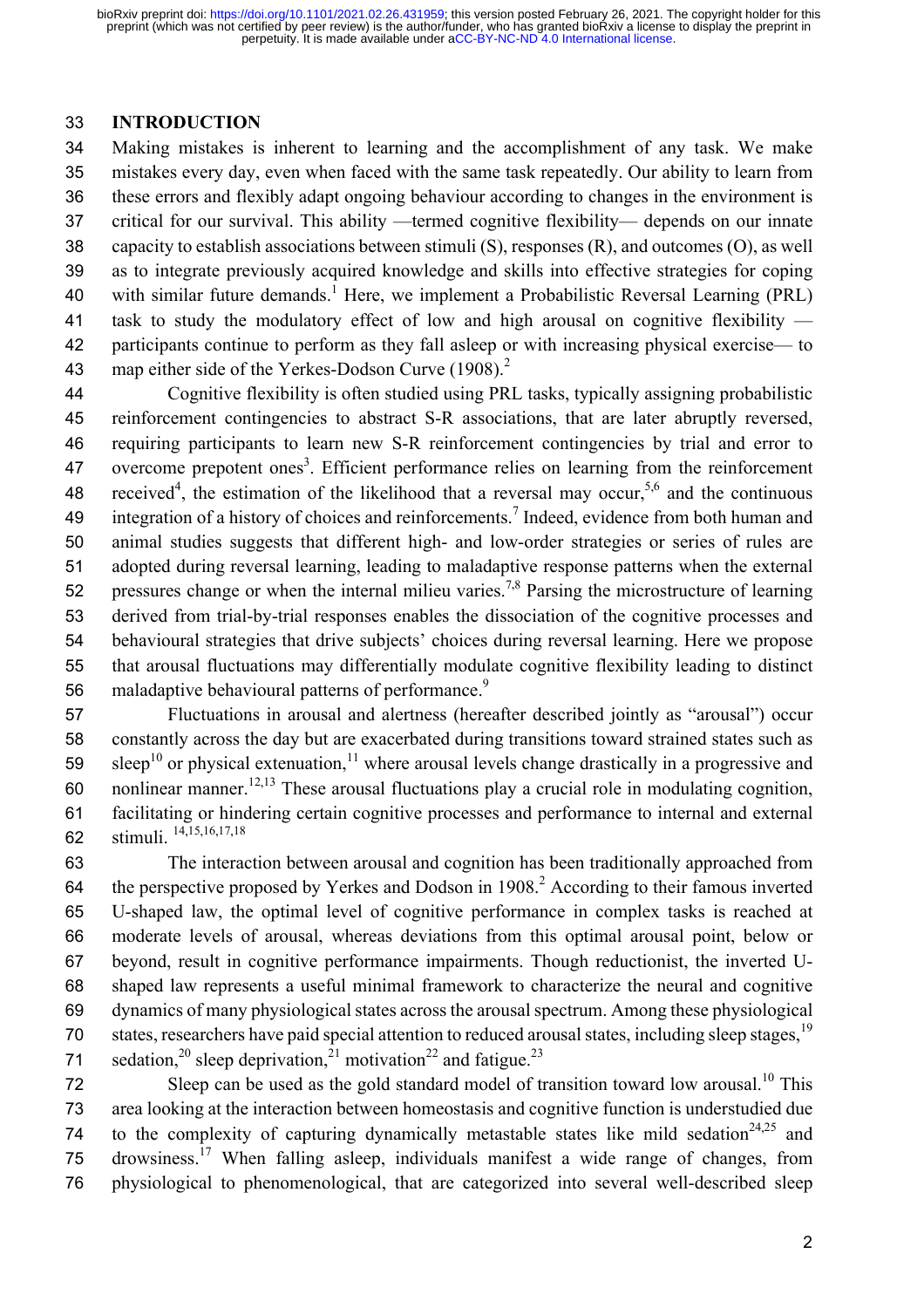77 stages.<sup>26</sup> One of these stages is drowsiness, a transitional stage of consciousness between attentive wakefulness and light sleep, characterized by a progressive and sometimes nonlinear loss of responsiveness to external stimuli which does not immediately imply 80 unconsciousness.<sup>10,27,28,29</sup> Drowsiness, as well as similar reduced arousal states, has been repeatedly associated with an impairment of cognitive processing, and particularly the capacity 82 to deal with conflicting information,<sup>18</sup> attentional performance,<sup>30</sup> and perceptual decision-83 making.<sup>31</sup> However, in drowsiness, and even during highly reduced arousal states, pre-attentive and early bottom-up attentive processing can still be accomplished with and without conscious awareness. 17**,**32**,**<sup>33</sup>

 The transition towards the other side of the arousal spectrum (i.e., heightened arousal 87 states) has received even less attention.<sup>34</sup> The absence of a theoretical model for progressive physiological transitions towards high arousal states, has also contributed to a lack of advance in the field. Here, we consider endurance physical exercise as a useful experimental model of arousal transition upwards, with many commonalities with sleep transition. A single bout of endurance physical exercise (e.g., running or cycling) up to physical extenuation involves a complex transition encompassing a wide range of changes (e.g., neural, motor, endocrinal, phenomenological, etc.), that are also categorized into several well-described stages, from resting, through the aerobic and the anaerobic thresholds, up to the limit where the individual 95 has to stop.<sup>35</sup> This highly fluctuating transition has been also associated with changes in 96 cognitive processing to internal and external stimuli.<sup>36,37,38</sup> In particular, high-order top-down processes that govern goal-directed behaviour in changing environments (i.e., cognitive 98 control) appear to benefit from increases in the level of arousal<sup>39</sup> up to a certain exercise intensity. Further intensity increments approaching and exceeding the anaerobic threshold 100 seem to hinder cognitive performance,<sup>36,37,38,40</sup> in line with the Yerkes-Dodson law prediction.

 Sleep and physical exercise provide complementary perspectives on the cognitive dynamics, and experimental models, when the arousal level is altered. However, and despite the fact that both sides of the arousal spectrum exhibit similar cognitive performance impairments, they cannot be treated as mirroring states in terms of cognitive performance without a fine-grained differentiation of the behavioural dynamics that lead to these global impairments. Furthermore, the theoretical differences in the transitions towards sleep or complete (physical) exhaustion have to be considered in the assumptions and interpretations of this and future studies. Thus, it is crucial to ask when arousal is altered (increased or decreased), which specific processes of cognitive flexibility and information processing are affected, and whether low and high arousal states are characterized by different strategic behaviours underlying decision-making. Here, we use a PRL task to disentangle the behavioural dynamics of cognitive flexibility as they get modulated by ongoing fluctuations in arousal levels and to further delineate the microstructure of learning derived from trial-by-trial responses to conflicting evidence. In particular, we manipulated arousal level to facilitate natural transitions to low alertness, from awake to asleep; or to elicit high arousal, instructing participants to exercise during 60 minutes at the highest intensity and effort possible without reaching premature exhaustion. During both arousal modulations, participants performed a PRL task, requiring the adaptation of behaviour following changes in reinforcement and punishment, as well as the maintenance of strategic response patterns in the face of misleading (probabilistic) feedback.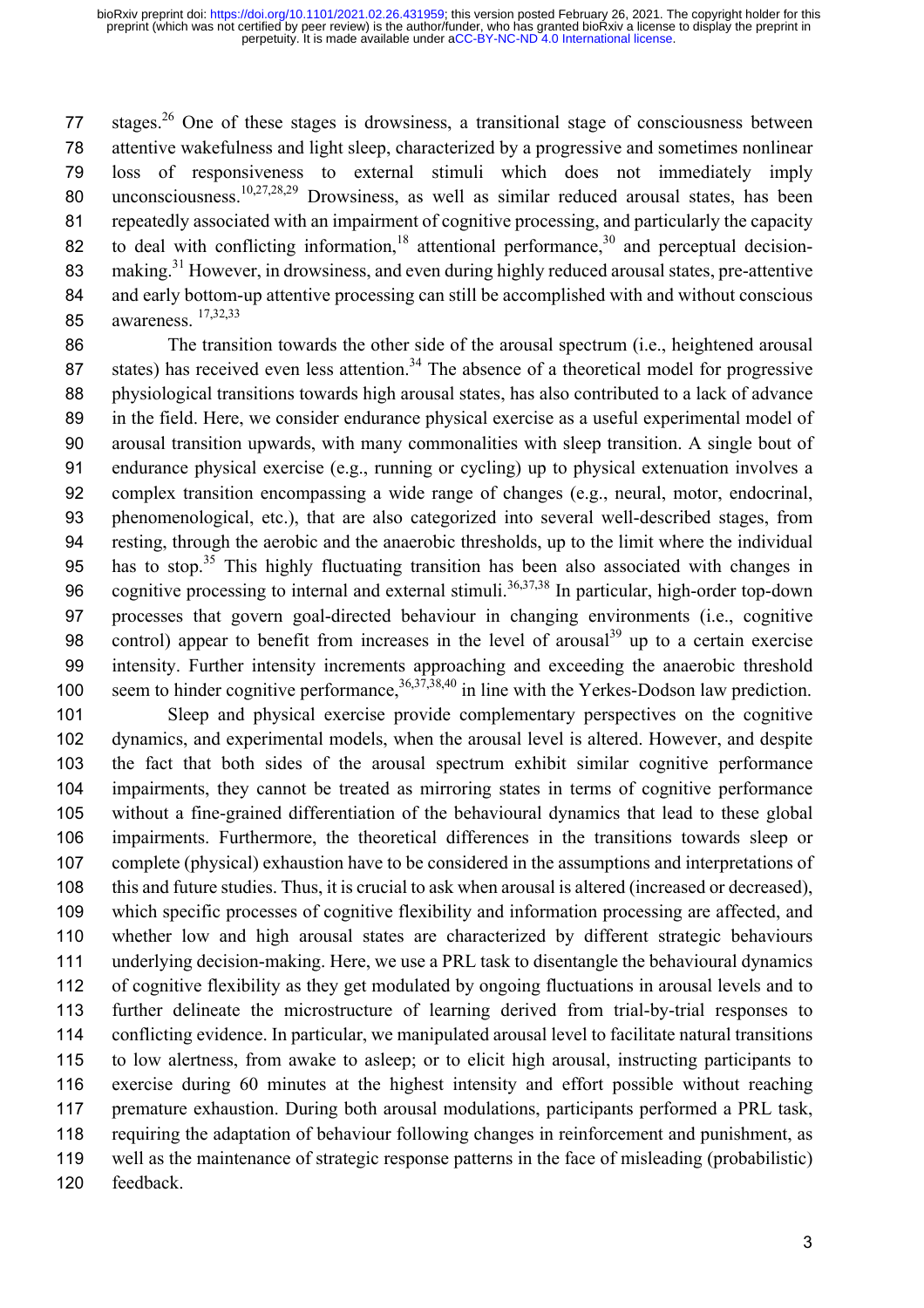Based on the premises that (1) drowsiness hinders the extraction of task-relevant information from external stimuli and its integration, fragmenting specific aspects of cognition 123 while preserving crucial executive control processes;<sup>18,31,33,41</sup> (2) drowsiness has been 124 associated with more liberal decision-making;<sup>17,30,31</sup> (3) moderate-to-high intensity endurance exercise leads to a selective enhancement of executive control processes while lower and higher 126 intensities result in an impairment or minimal effect;<sup>40,42,43</sup> and (4) high arousal promotes 127 habitual responding and reduced engagement of complex cognitive strategies; <sup>44,45,46</sup> we predicted that behavioural performance would be enhanced in moderate-intensity physical exercise, while drowsiness and high-intensity exercise would lead to diminished performance in light of the inverted U-shaped Yerkes-Dodson Law. Specifically, we hypothesized that reduced arousal states would be associated with an impairment of performance (compared to baseline), which would be attributed to a tendency to apply a simple strategy (win-stay/lose- shift) instead of using an integrated history of choices and outcomes to drive performance (probabilistic switching behaviour). In contrast, while we also expected an impairment of performance during heightened arousal states, we hypothesized it would be attributed to a failure to disengage from ongoing behaviour (perseveration). In addition, we hypothesized that altered arousal states might reduce the ability of participants to apply a proper higher order strategy, resulting in wide periods of time-on-task in which participants would perform the task simply responding to the tones (i.e., automatic rule) but without applying any strategy (i.e., 140 higher order rule).

### **RESULTS**

 To investigate the modulatory effect of arousal fluctuations on cognitive flexibility, a PRL task was carried out with human participants (n=100) while they were transitioning toward deep sleep or physical extenuation. Participants were instructed to associate an auditory stimulus (S) —high pitch sound or low pitch sound— with a response (R) button —left or right. In this 147 auditory version of the PRL task, each S-R association leads to an auditory outcome  $(0)$  — 148 correct (ding sound) or incorrect (white noise)— which participants use to assess their choice, and apply this knowledge to guide the next choices. Therefore, the task entails the use of, at least, two rules to success, as participants have to press a button after each auditory stimulus (i.e., automatic rule) and to use an integrated history of S-R-O associations to determine the correct S-R association (i.e., high order rule). Once participants reach 90% accuracy or greater on the latest 10 trials, the implicit abstract S-R association is reversed, and participants have to infer the new association from the feedback received. The number of responses needed to attain a reversal (RAR) of the abstract association is used as the main index of performance. We 156 hypothesized that reduced arousal states would lead to reductions in behavioural performance compared to baseline arousal state; while heightened arousal states would lead to improved performance relative to baseline, but only to an optimal point (i.e., moderate arousal) after which the performance will be deteriorated with further increases in arousal level (see figure 1A). These hypotheses were formulated in line with the famous psychology inverted u-shaped 161 law originally attributed to Yerkes and Dodson  $(1908)^2$  relating arousal modulation 162 performance in complex tasks, but later more formally defined by Broadhurst  $(1958)^{47}$  and 163 Brown (1961).<sup>48</sup>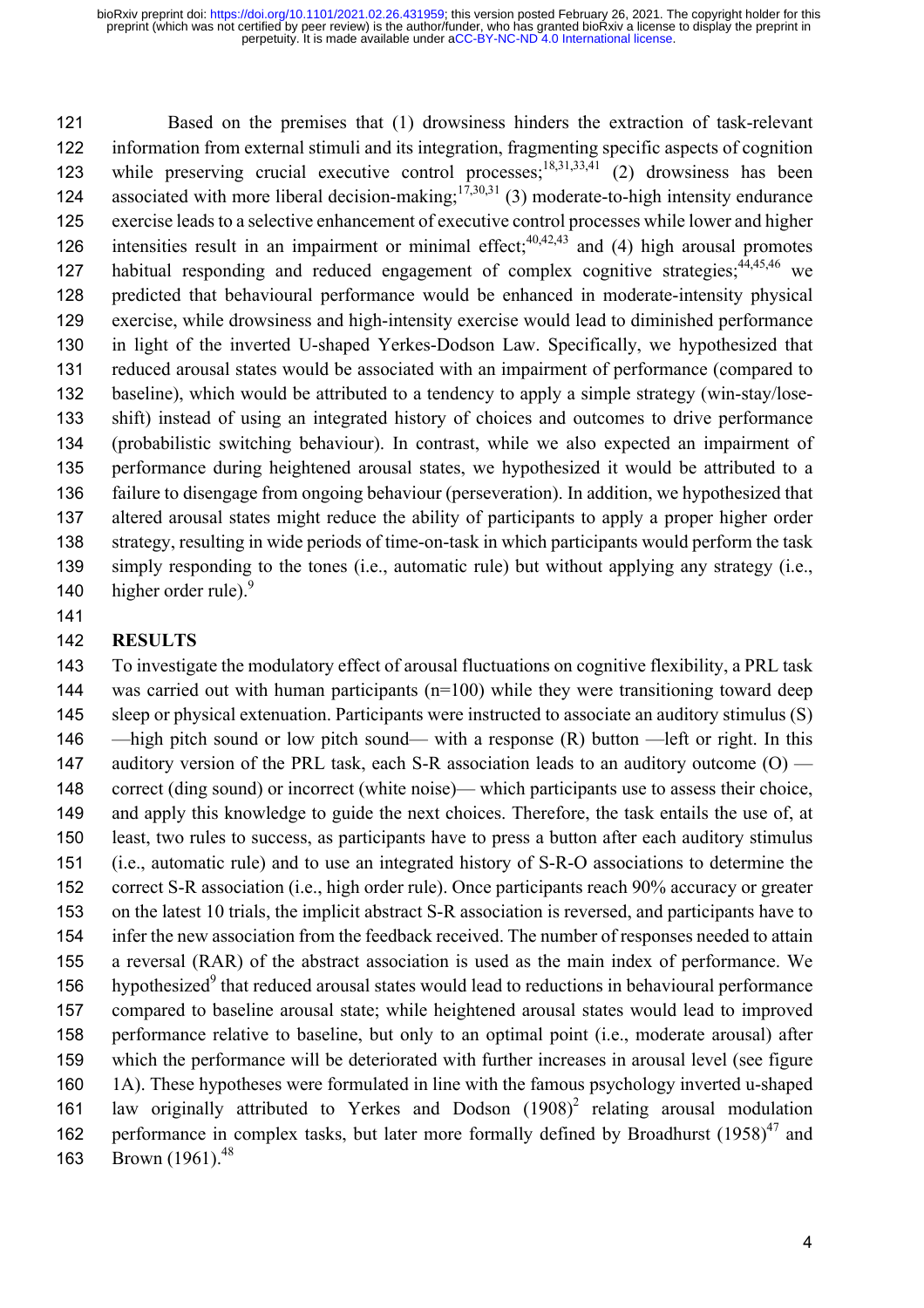Note that, as a probabilistic task, the feedback provided is not always truthful nor reliable and misleads the participant 20% of the time (see figure 1B). Thus, the participant could correctly apply the S-R association and press the correct button in response to the auditory stimulus, and still receive negative feedback, thus indicating an incorrect choice. This scenario of conflicting evidence can lead participants to two different maladaptive response patterns (see figure 1C) while performing the task: 1) switching the pattern choice across trials with little (i.e., one negative feedback against the choice) or no evidence (i.e., no feedback against the choice) of an actual rule change (probabilistic switching); or 2) sticking with the previous choice despite having strong evidence (i.e., two or more negative feedbacks against the choice) of an actual rule change (perseveration). Relying on these response patterns lead to 174 boor performance,<sup>7</sup> as the optimal strategy in this task is to stick with the previous choice with zero or one negative feedback against the choice, and to switch the pattern choice if two or more consecutive negative feedbacks against the choice happen.





 **Figure 1. Experimental design and arousal level classification:** A) Schematic representation of the experimental design and main hypotheses. Arousal level was endogenously manipulated by facilitating the natural transition of participants from awake to sleep, or instructing them to exercise during 60' at the highest intensity and effort they could maintain without reaching premature extenuation. A probabilistic reversal learning task was assessed continuously during the arousal modulation. Optimal performance of the task was expected at moderate arousal state (exercising at moderate intensity), while lower (drowsiness) and higher (exercising at high-intensity) arousal state were expected to result in task performance deterioration. B) In this auditory version of the probabilistic reversal learning paradigm, an auditory stimulus was presented on each trial, and participants had to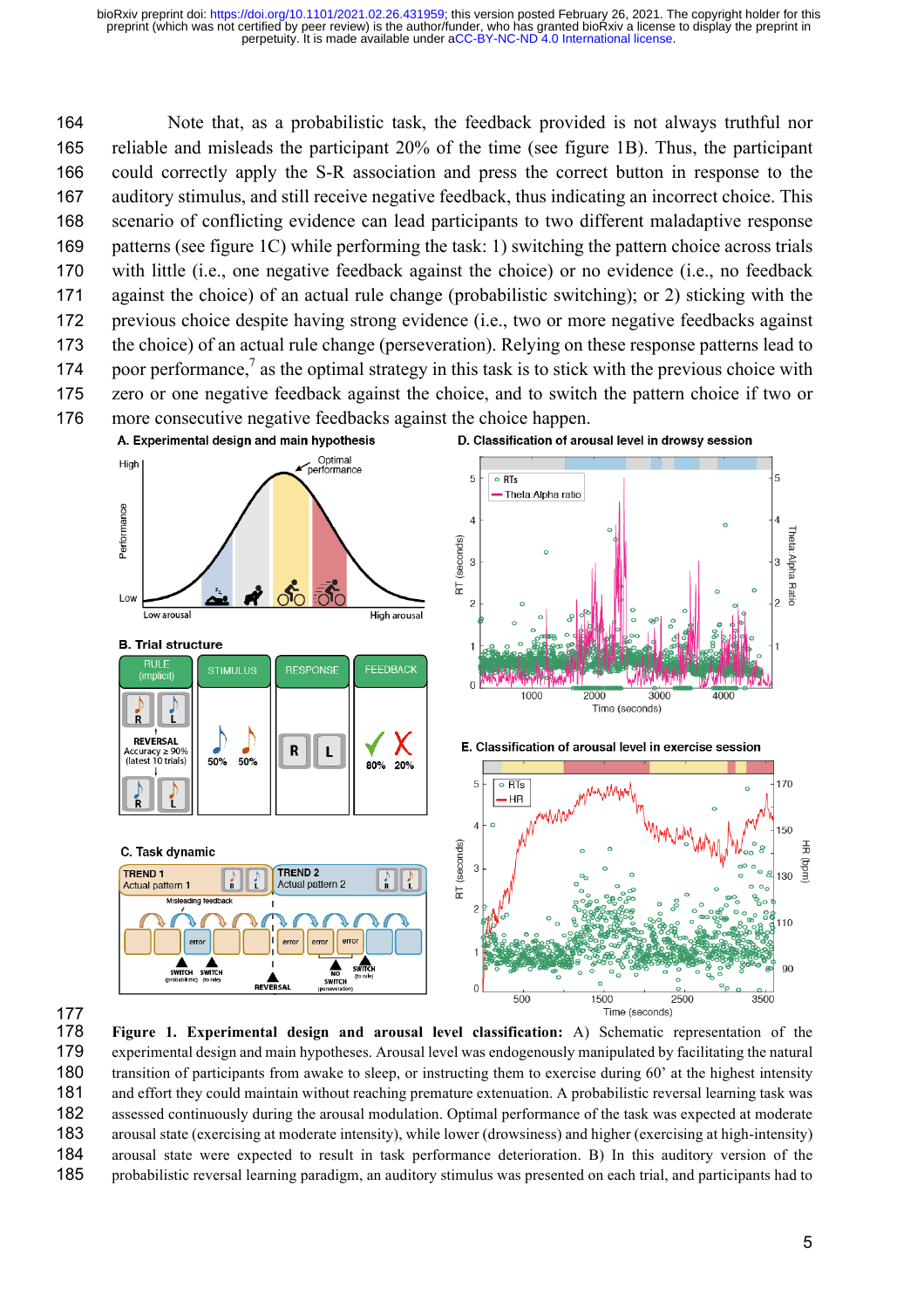associate the sound with a response button, left or right. After that, auditory feedback was provided according to the ongoing implicit rule. Notice that the feedback provided was not always truthful nor reliable, and attempted to mislead the participant 20% of the time. C) Task trials were grouped into sequences of trials following a particular rule (trend) where a particular sound was implicitly associated with a response button (e.g., high pitch sound with the left button, and low pitch sound with the right button). Participants were instructed to infer the rule from the provided feedback to assess their previous choice and apply the knowledge of their accuracy to guide the next choices, knowing that the rule might change after a certain time. Based on the feedback received, participants could make probabilistic or perseverative errors in the following trials. D) Automatic classification of arousal during a drowsy session (representative participant). The pink line depicts changes in the theta:alpha ratio (occipital electrodes cluster) during the pre-trial period (2 seconds before the auditory stimulus onset). The horizontal bars on top represent trials classified as baseline (grey) or low arousal (blue). The variability in the reaction times (green circles) closely follows the changes in theta:alpha ratio. Notice that circles on the horizontal axis (reaction time equal to zero) were non-responsive trials, usually during low arousal (drowsy) periods but also observed during exercise periods. E) Automatic classification of arousal during a physical exercise session (representative participant). The red line depicts changes in the heart rate during the pre-trial period (2 seconds before sound onset), and the horizontal bars on top represent trials classified as baseline (grey), moderate (yellow) or high arousal (red). Similar to the low arousal session, the reaction times (green circles) fluctuates with the changes in heart rate.

#### **Arousal modulates probabilistic information during a stream of conflicting evidence.**

 First, we calculate the average RAR per participant in each arousal state (low, baseline sitting, baseline cycling, moderate, high). To account for the dependencies potentially generated by any procedural differences between Experiments, we fitted RAR using hierarchical linear mixed-effects modelling, with arousal as fixed effect, and participant nested into Experiment as random effects. The model showed a strong effect of arousal on RAR, F (3,113.02) = 11.59, *p* < 0.001,  $\beta$  = 0.61. indicating that the processing of probabilistic information that allows the detection of changing patterns in a stream of conflicting evidence was modulated by the arousal level. Next, we checked for non-linearity in the relationship between arousal and RAR, to test the famous u-shaped curve. As expected, we found that the quadratic (*AIC* = 1243.6; *BIC* = 1262.3) outperformed linear fitting (*AIC* = 1264.8; *BIC* = 1280.4), confirming a possible curvilinear pattern (U shaped) of the effect of arousal on RAR (see figure 2), with a reliable increase in the number of responses required by the participants to complete a trend reversal (i.e., decrease of performance) as the level of arousal progress towards the extremes of the defined arousal range, confirming, for reversal learning, convergence with the Yerkes-Dodson 220 law, later reformulated by Broadhurst in  $1958<sup>47</sup>$ 

 Splitting the comparisons to its specific baselines per arousal condition (i.e., sitting baseline compared to low arousal in the drowsiness condition; cycling baseline compared to moderate and high arousal in the exercise condition) yielded a reliable increase of RAR in low 224 arousal, *t* (124.62) = 5.67,  $p < 0.001$ ,  $\beta = 1.02$ , and high arousal state, *t* (117.93) = 2.57,  $p =$ 225 0.011,  $\beta$  = 0.45, compared with their corresponding baselines. Notably, baseline performance did not differ across arousal conditions (see supplementary figure 1). Contrary to what we expected, moderate arousal state was not associated with a decrease of RAR (the expected peak 228 in performance), relative to baseline  $(t(114.85) = 1.61, p = 0.11, \beta = 0.25)$ . Moreover, that we did not find evidence for a potential dual-task confounding effect in the heightened arousal conditions (see supplementary material). In sum, these findings provide evidence for an impairment in the processing of probabilistic information when the arousal level is altered, regardless of the side of the arousal spectrum.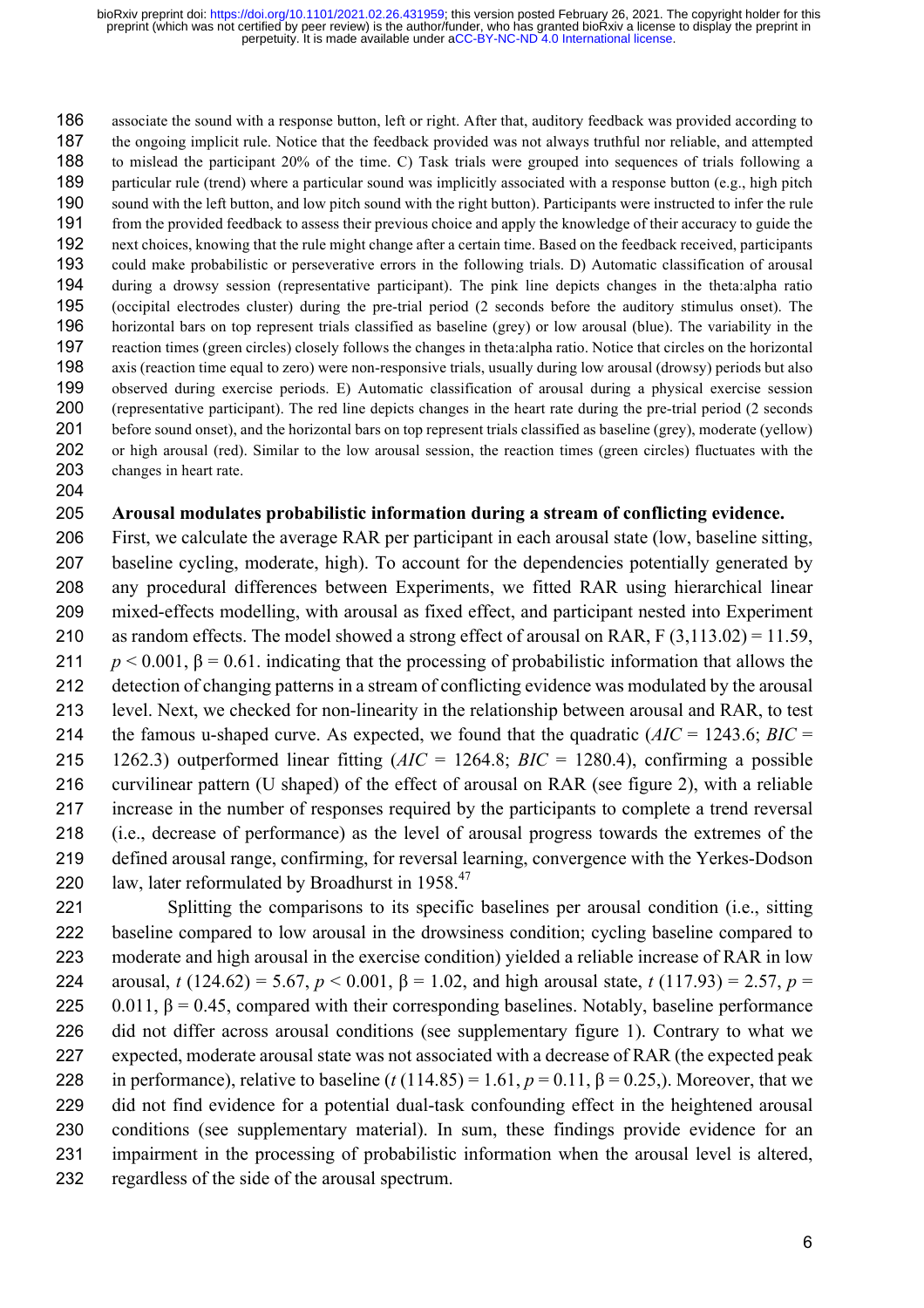

#### **Figure 2. Number of responses needed to attain a trend reversal as a function of the arousal state.** A) Violins and overlaid box plots of mean responses to reverse across arousal states. In box plots, middle black mark indicates the median, and bottom and top edges indicate 25th and 75th percentiles, respectively. The upper and lower whiskers indicate the maximum value of the variable located within a distance of 1.5 times the interquartile range above the 75th percentile and below the corresponding distance to the 25th percentile value. Surrounding the boxes (shaded area) is a rotated kernel density plot, which is comparable to a histogram with infinitely small bin sizes. Jittered dots represent the averaged response to reverse score for each participant in each arousal state. Linear mixed-effects model analysis revealed a reliable quadratic fitting between arousal and task performance, 242 outlined by the dashed line. Low and high arousal states were associated with a worse task performance relative to their own baseline arousal states. Moderate arousal state was not associated with the expected optimal performance as no differences were found with the baseline arousal state. B) Baseline differences of each participant across altered arousal states are represented by the bars (grey bars indicate that these participants needed more trials to attain a trend reversal in the baseline compared with the altered arousal states; blue, yellow and red bars depict that these participants needed more trials to attain a trend reversal when arousal level was altered -increased or decreased- compared with baseline arousal state). Participants are sorted by performance difference between baseline and the arousal state. Upper and bottom panels show a consistent impairment of task performance across participants in low and high arousal states. Non-reliable differences were found between moderate and baseline arousal.

### **Different underlying mechanisms explain decreased performance in low and high arousal states**

 In the analysis above, performance under high and low arousal states was compared irrespective of the strategy participants may have used to solve the task. To test for the hypotheses of the differential mechanism driving changes in performance for each arousal side of the u-shaped curve, we calculated: a) probabilistic switching, as the proportion of trials when the participants change the pattern choice with little or no evidence (i.e., zero or one negative feedback against the choice); and b) perseveration, the likelihood of sticking with the previous choice despite strong evidence (i.e., receiving two or more negative feedbacks in a row) that the pattern has changed. We hypothesized that the impairment of performance in low arousal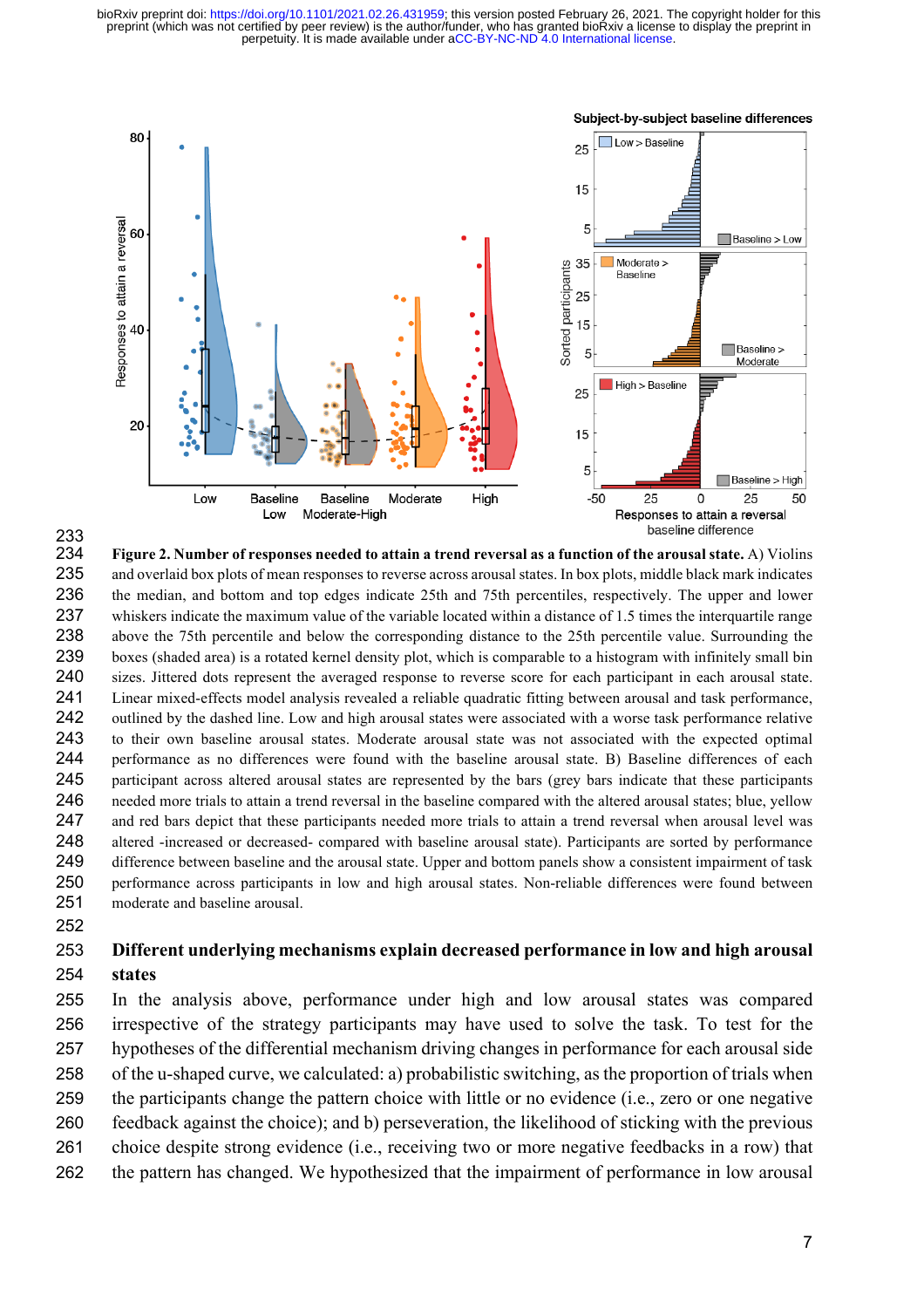would be primarily attributed to an increase in probabilistic switching, relative to the baseline arousal state; and in contrast, the observed impairment of performance in high arousal state will be primarily due to an increase in perseverative behaviour. To test these hypotheses, we fitted probabilistic switching and perseveration (separately for low and high arousal states) using the hierarchical linear mixed-effects model structure defined previously. The analyses revealed that, while the probabilistic switching increased consistently across subjects during 269 low arousal state compared with baseline arousal, F (1,56) = 12.65,  $p < 0.001$ ,  $\beta = 1.02$ , no 270 reliable differences were observed in perseveration between these arousal states  $(F < 1)$ . On the other hand, high arousal states led to a reliable increase in perseverative behaviour compared 272 to the baseline state, F  $(1,68) = 4.80$ ,  $p = 0.031$ ,  $\beta = 0.22$ , with no reliable differences observed 273 in probabilistic switching  $(F \le 1)$ . These results suggest that altered arousal states lead to distinct maladaptive decision-making patterns that affect participants' ability to generate stable evidence-based strategies, although evidence-driven responses were present (see figure 3A).

 To further prove that the impairment in performance in low and high arousal states could be attributed to the different maladaptive behavioural patterns, we carried on a mediation analysis separately for each arousal state (low, high). We first confirmed that probabilistic switching and perseveration have an effect on the RAR, while controlling for the arousal state (see figure 3B). These results, together with the previous analyses where we found an effect of arousal state on probabilistic switching and perseveration, revealed a full mediation between these variables. As figure 3B illustrates, the regression coefficient between arousal and RAR, and the regression coefficient between probabilistic switching and RAR were statistically reliable, showing a full mediation of probabilistic switching on the effect of low arousal on RAR. The bootstrapped standardized indirect effect of low arousal on RAR, mediated by 286 probabilistic switching, was  $0.65$  ( $p < 0.001$ ), and the 95% confidence interval ranged from 0.29 to 1.07. A similar fully mediation effect was observed in high arousal state, showing that the effect of high arousal on behavioural performance was fully mediated via the perseverative 289 behaviour. The bootstrapped standardized indirect effect was  $0.10$  ( $p = 0.014$ ), and the 95% confidence interval ranged from 0.14 to 0.24. As predicted, participants showed an impairment of performance during low arousal state, relative to baseline arousal, which was primarily attributed to an increase of probabilistic switching (i.e., changing pattern choice with little or no evidence of an actual rule change). In contrast, while participants also showed an impairment of performance during high arousal state, relative to the baseline arousal, it was not attributed to an increase in probabilistic switching, but to an increase in perseverative behaviour (i.e., sticking with the previous choice despite consecutive negative feedbacks).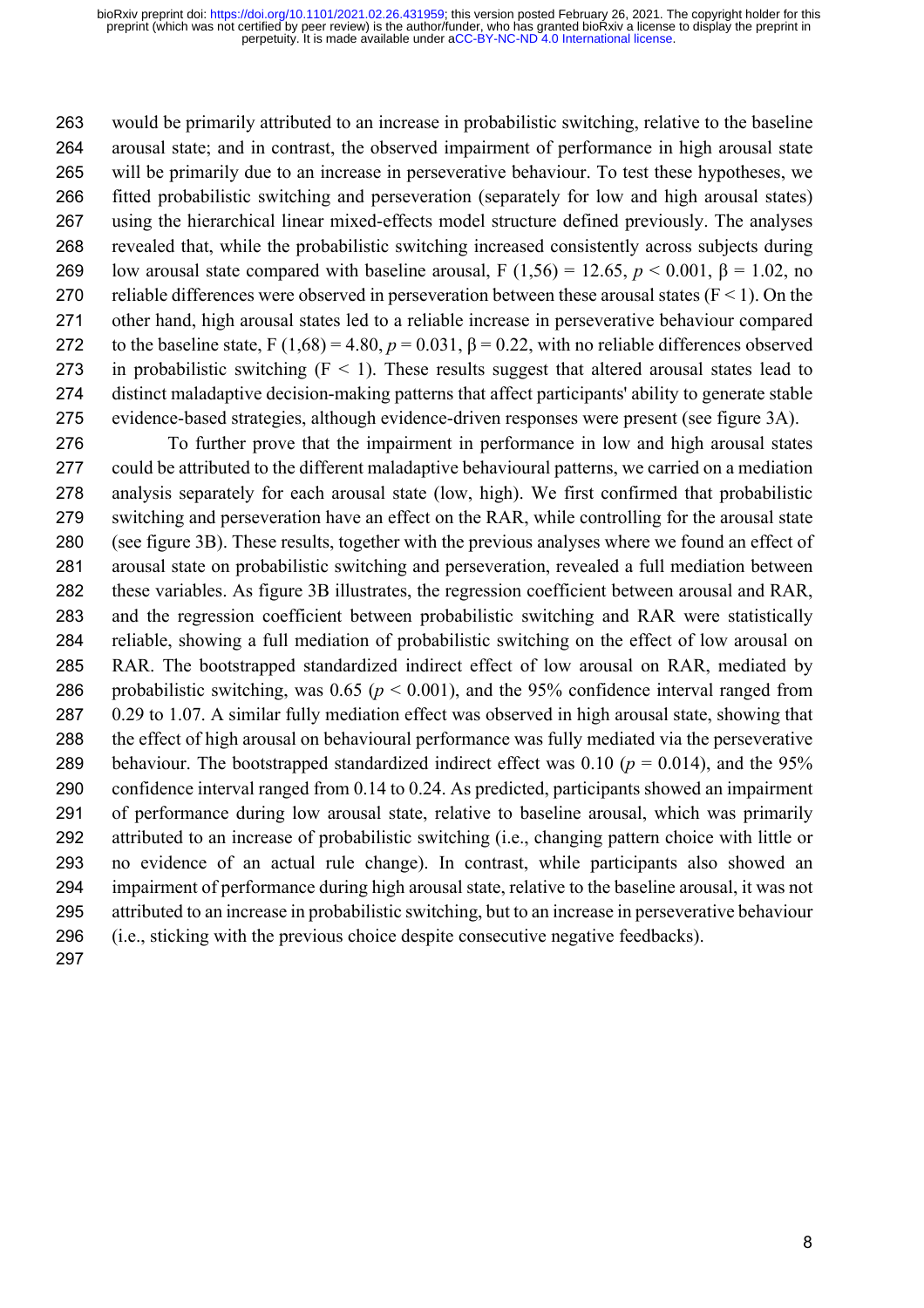

 **Figure 3. Maladaptive behavioural patterns across participants in low and high arousal states.** A) Violins and overlaid box plots of the percentage of change from baseline to low (blue) and high (red) arousal states in probabilistic switching and perseveration. In box plots, middle black mark indicates the median, and bottom and top edges indicate 25th and 75th percentiles, respectively. The upper and lower whiskers indicate the maximum value of the variable located within a distance of 1.5 times the interquartile range above the 75th percentile and below the corresponding distance to the 25th percentile value. Surrounding the boxes (shaded area) is a rotated kernel density plot, which is comparable to a histogram with infinitely small bin sizes. Jittered dots represent the averaged response to reverse score for each participant in each arousal state. B) Mediation model diagram to illustrate that the general impairment in task performance found in low and high arousal states was mediated by different maladaptive behavioural patterns. Dashed lines (indirect effects) represent the effect of low (blue) and high (red) arousal on task performance (indexed by the averaged responses to attain a trend reversal) through probabilistic switching and perseveration, respectively. Solid lines depict direct effects between variables. Grey lines represent the absence of a direct effect of low arousal on perseveration and high arousal on probabilistic switching. Notice that a direct effect of an independent variable (arousal) onto the mediator (probabilistic switching, perseveration) is a prerequisite for mediation being possible. Standardized β regression coefficients are indicated in each effect (\* depicts *p* < 0.05). Accordingly, the values of all effects are expressed as the number of 315 standard deviations from the mean. For example, the direct effect of high arousal on RAR ( $\beta$  = 0.22) implies that a standard deviation change of 1 in the arousal variable would result in a standard deviation increase of 0.22 in RAR. 

#### **Arousal disrupt the reversal strategy**

A. Evidence-driven behaviour is impared in altered arousal states

 To maximise performance in the task, a good strategy is to not fall for the false feedback and stand your ground until the next feedback, as well as switch to the second consecutive feedback. The fact that participants sometimes needed an unreasonable high number of responses to attain a reversal in low and high arousal states suggests the existence of sections of time on task in which they responded to the tones but could not apply the strategy rules (see fig 4A). These sections without clear strategic behaviour, that we call breakdowns, have been often neglected in previous studies using PRL tasks as failures of compliances or "bad participant". The transient on/off nature of these breakdowns may provide valuable insight into the behavioural dynamics of participants in different states of arousal. We hypothesized that breakdowns sections would increase in low and high arousal states, relative to a baseline arousal state. First, we traced the sections of the task (more than 20 trials) in which participants did not attain a reversal. Second, we calculated the proportion of time these sections represented to the total time-on-task, and finally, we implemented a hierarchical linear mixed-effects model with the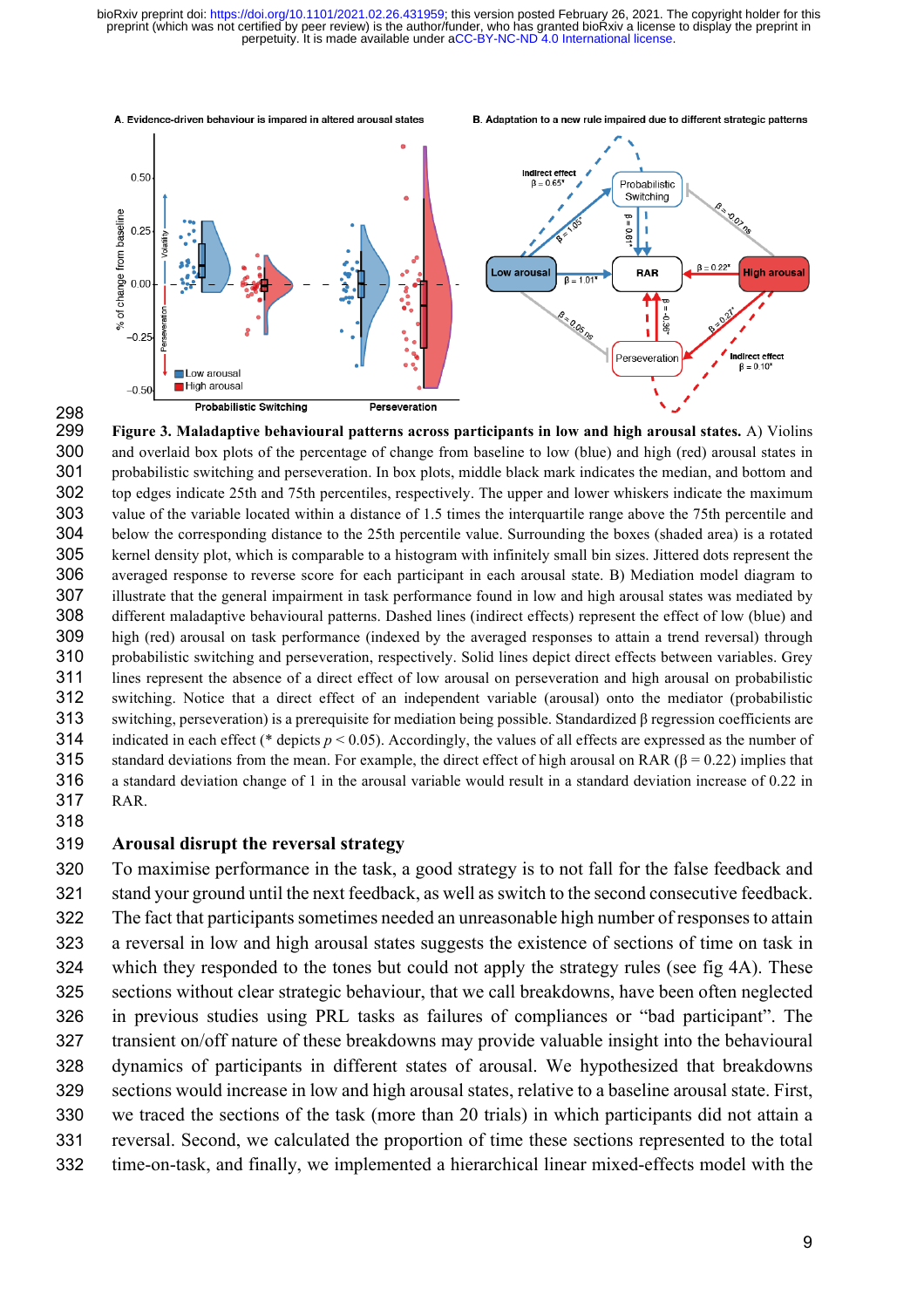structure defined in previous analyses, separately for each arousal state (low, high), with the number of breakdowns as the index of performance. As hypothesized, low and high arousal states lead to longer breakdown sections compared with baseline arousal state (*t* (127.99) = 3.40, *p* < 0.001, β = 0.13; *t* (121.69) = -2.97, *p* = 0.003, β = 0.11). Subject-by-subject results (fig 4C) show a consistent increase of breakdowns across participants in low arousal state. Although high arousal states also showed a reliable increase of breakdowns as a group, this effect was less systemic, with half of the participants showing the opposite effect, no difference or no breakdowns.





 **Figure 4. Behavioural strategy breaks as arousal changes.** A) Automatic classification of a section of time where a representative participant responded without a clear behavioural strategy. The green circles show RTs and the blue line shows the ongoing accuracy of the task (10-points moving average). The grey shaded area flanked by the zigzagging vertical lines depicts the section of time classified as a breakdown. B) Violins and overlaid box plots of the averaged percentage of time-on-task without strategy across participants in low and high arousal states, compared with their respective baselines states. In box plots, the middle black mark indicates the median, and bottom and top edges indicate 25th and 75th percentiles, respectively. The upper and lower whiskers indicate the maximum value of the variable located within a distance of 1.5 times the interquartile range above the 75th percentile and below the corresponding distance to the 25th percentile value. Surrounding the boxes (shaded area) is a rotated kernel density plot, which is comparable to a histogram with infinitely small bin sizes. Jittered dots represent the averaged percentage of time-on-task without a strategy of each participant in each arousal state. Linear mixed-effects model analyses revealed that low and high arousal states lead to longer periods of breakdown relative to the baseline arousal state. Interestingly, violin plots show a considerable number of participants who had no breakdowns at baseline arousal states, something that completely disappears in low arousal state (all participants had breakdowns), and that is reduced in high arousal state. C) Baseline differences of each participant in low and high arousal states represented by horizontal bars (grey bars indicate that these participants spent more time performing the task without a particular strategy in the baseline arousal state compared with the altered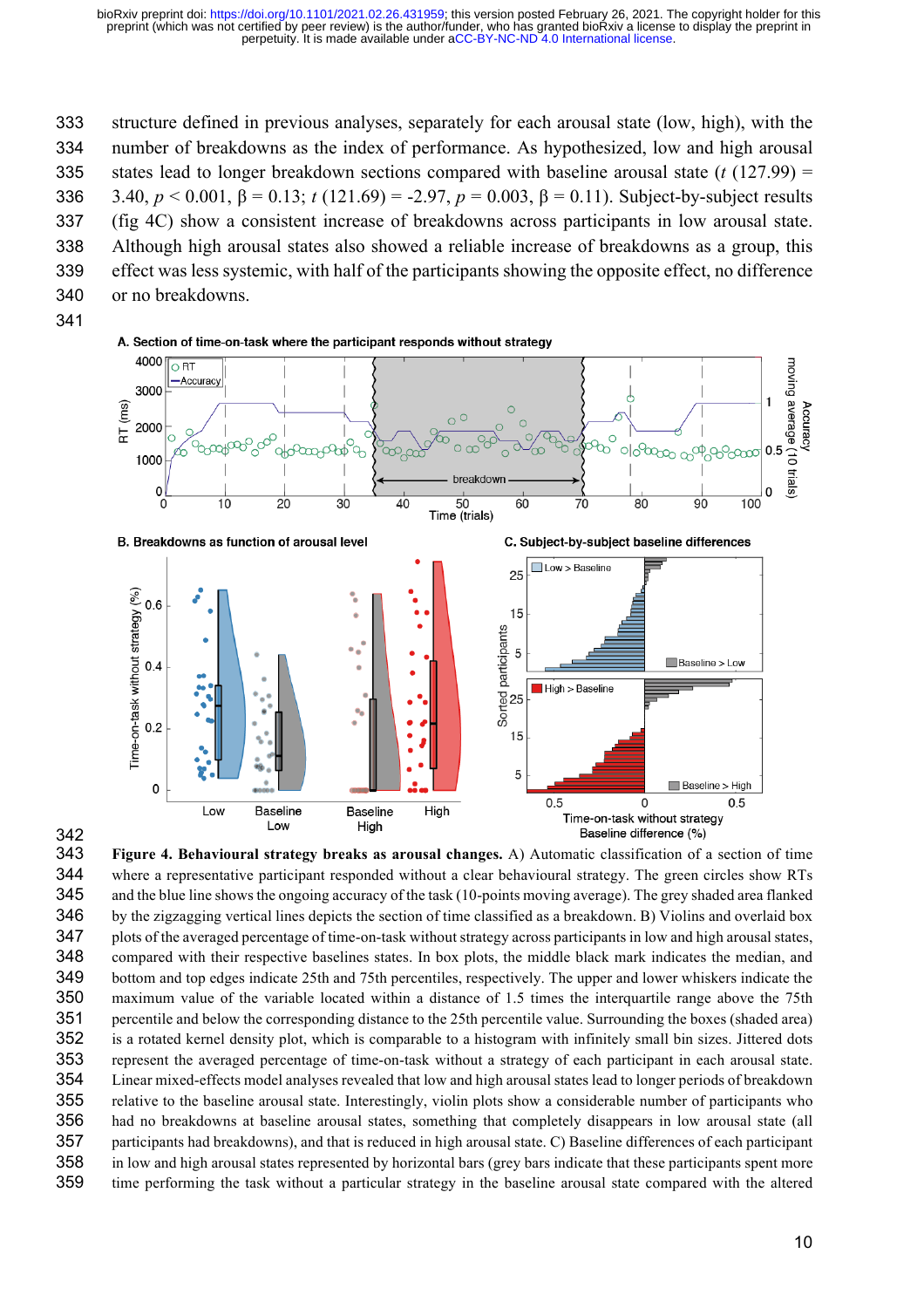arousal states; blue and red bars depict that these participants were applying behavioural strategies less time when arousal level was altered (increased or decreased) than in baseline arousal state. Participants are sorted by performance difference between baseline and the arousal state. Both panels show a consistent impairment of task performance across participants in low and high arousal states.

### **DISCUSSION**

 In the present study, we facilitated natural transition of healthy participants towards the borders of non-pharmacological arousal states (drowsiness, physical exertion) to investigate the 368 behavioural dynamics of cognitive flexibility. In line with our pre-registered hypotheses, the findings revealed a quadratic-like pattern (inverted U-shape) of the effect of arousal fluctuations on cognitive performance. As the level of arousal progressed towards the extremes of the defined arousal range reversal learning performance decreased, in agreement with the 372 predictions of the Yerkes-Dodson law  $(1908)^2$ . Although cognitive flexibility diminished in both under high and low arousal states, different maladaptive behavioural patterns drove this performance impairment. As predicted, the performance decline exhibited by our participants under drowsy states was primarily attributed to a more decision volatility (i.e., shifting pattern choice with little or no evidence of reinforcement contingencies change). In contrast, participants also showed a decline in performance during high arousal state but attributed to increased perseverative behaviour (i.e., sticking with a particular pattern choice despite having strong evidence that the contingencies have changed). Our findings also revealed that most participants undergo prolonged periods of time-on-task in which they seem unable to apply any specific higher order strategy. These breakdown periods, which can last for several minutes, are more frequent and sustained during high or low arousal. In short, our results provide solid evidence for distinct maladaptive decision-making patterns under altered arousal states, differentially affecting the participants' ability to generate stable evidence-based strategies.

 Arousal fluctuations thus seem to elicit a distinctive behavioural distortion of cognitive flexibility as further indicated by the microstructure of learning derived from trial-by-trial responses to negative feedback. Healthy participants under high arousal exhibited normal acquisition of S-R reinforcement contingencies but perseverative response patterns when contingencies were reversed. This failure to disengage from ongoing behaviour is a 390 translational phenomenon strongly linked to impulsivity and compulsivity, and prevalent in 391 numerous neuropsychiatric and medical conditions.<sup>7,50,51</sup> For instance, patients with lesions that 392 include ventral prefrontal cortex and orbitofrontal cortex,<sup>52</sup> as well as chronic cocaine users<sup>53</sup> 393 and patients with schizophrenia, show normal acquisition of S-R contingencies but are severely impaired when those S-R reinforcement contingencies are abruptly reversed, exhibiting perseverative responding to the previously reinforced S-R contingency. Altogether, these findings suggest that high arousal undermines healthy individuals' capacity to engage in complex cognitive strategies driving them to rely on habitual response patterns, which, 398 paradoxically, might also enhance behavioural control in terms of response inhibition.<sup>46</sup> Our findings not only further the understanding of the processes underlying automatized behaviour and habitual response tendencies, but high arousal may be used as a model to inform both impulsive and compulsive aspects of psychopathology.

 In contrast, healthy participants under low arousal seemed unable to maintain the learned S-R reinforcement contingency and started to deviate from the evidence, revealing a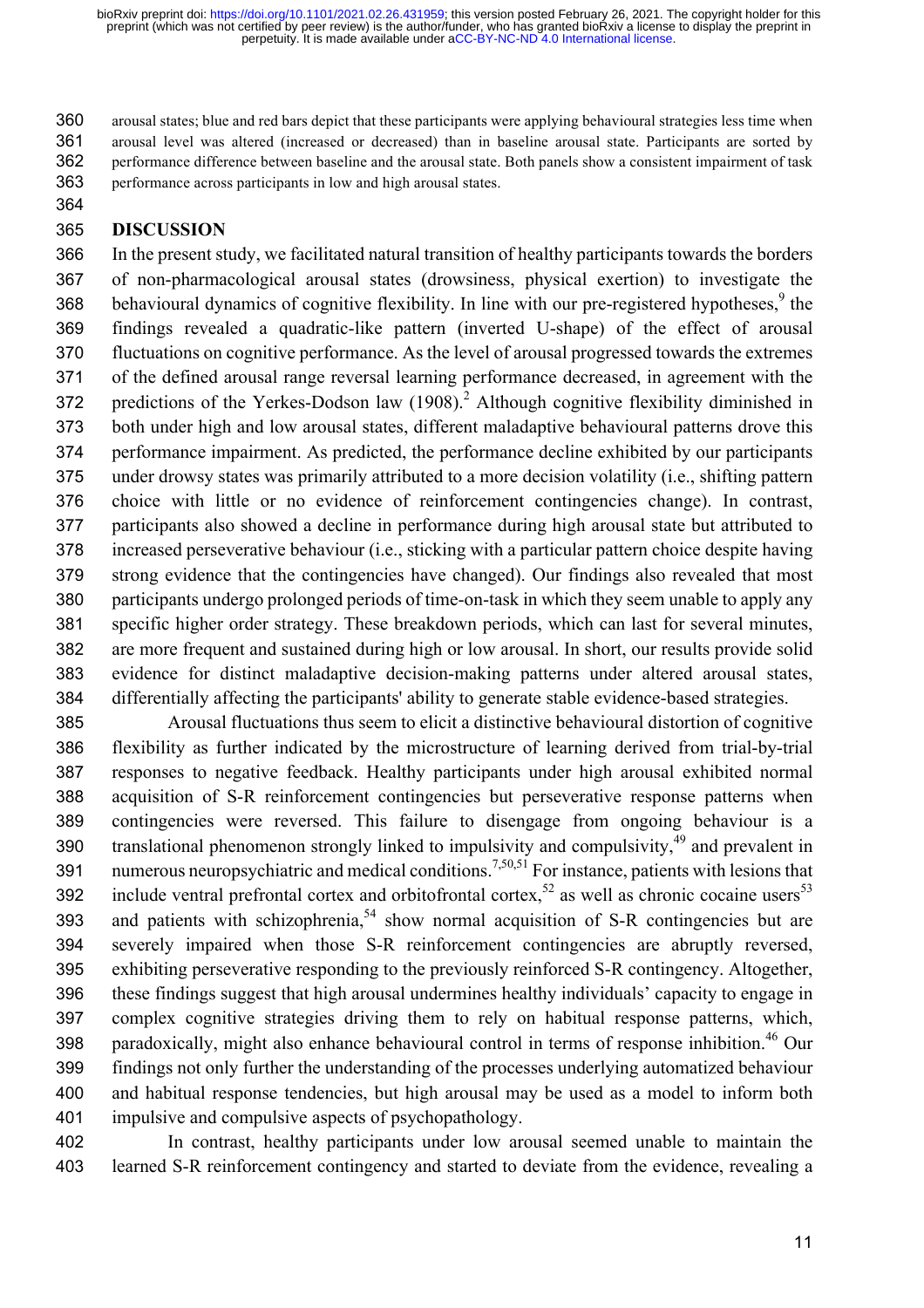volatile pattern of behaviour. Since a crucial aspect of the PRL experimental design was the existence of a 20% of misleading feedback, to maximise performance, individuals should not fall for the false feedback and —ideally— stand their ground until the next feedback. Further and as part of a successful strategy, they should switch if two or more consecutive feedbacks are given against the previously reinforced choice pattern. Consequently, adaptive behaviour during the task requires a balance between both types of behaviour (stability and flexibility). Those participants under low arousal fell repeatedly for the misleading feedback, switching prematurely after negative feedback. Furthermore, they showed increased decision volatility by spontaneously switching even without any negative feedback. This volatile pattern of 413 cognitive flexibility has been linked to serotonin<sup>55</sup> and dopamine systems,<sup>56</sup> and is observed in 414 patients with major depression,<sup>57,58,59</sup> often linked to either an oversensitivity to punishment or 415 an impaired control over negative feedback.<sup>60,61</sup> It is reasonable to speculate that low arousal levels render individuals more sensitive in updating S-R reinforcement contingencies, rather than increase sensitivity to punishment as in major depression. Moreover, low arousal may increase volatility by decreasing attentional resources, leading to spontaneous explorations, higher RT variability and periodic omissions (see supplementary figure 2).

 The fragmentation of cognitive control due to changes in arousal has been primarily 421 shown in sleep deprivation<sup>62,63,64,65,66</sup> and not in spontaneous fluctuations of alertness as we show in this study. The increased volatility in the PRL with low arousal suggests a decrease in cognitive control that is different from an increase in perseverative behaviour seen in high arousal. Indeed, we have previously shown that decreased levels of arousal can fragment or reconfigure specific aspects of cognition while preserving crucial executive control processes 426 such as the capacity to detect and react to incongruity,<sup>18</sup> the efficiency in perceptual decision 427 making, and the precision of conscious access.<sup>17</sup> Here, we add further evidence showing that individuals under reduced arousal state, although struggling to maintain stable evidence-based decision-making patterns, are able to learn new S-R reinforcement contingencies, demonstrating flexibility of the human brain to adapt to increasing levels of endogenous (arousal) noise. The evidence of cognitive and —indirectly— neural reconfiguration of cognitive control networks suggests compensatory mechanisms elicited by the change in arousal.

 Upon further examining the microstructure of learning derived from trial-by-trial performance of the PRL task, we uncovered the existence of prolonged periods of time-on-task in which participants did not seem to apply any particular high-order behavioural strategy. Although these breakdown periods emerged regardless of the arousal level, they were prevalent under low and high arousal states, lasting from few to several minutes. Remarkably, the transient on/off nature of these breakdowns suggests that extreme arousal levels alternate between different metastable cognitive states. The first state can be defined by a relatively successful application of the reinforcement information where participants can navigate the uncertainty of the PRL, while in the other metastable state they seem to only apply the simple auditory-motor S-R rule to respond to the auditory tones but are unable to use choice history to develop a successful strategy.

 In the context of this study, arousal as a biological construct defined by the homeostatic 446 regulatory capacity of the system and its responsiveness,  $\frac{67}{1}$  helps to link drowsiness and increased alertness during physical exercise in a common framework where the predictions of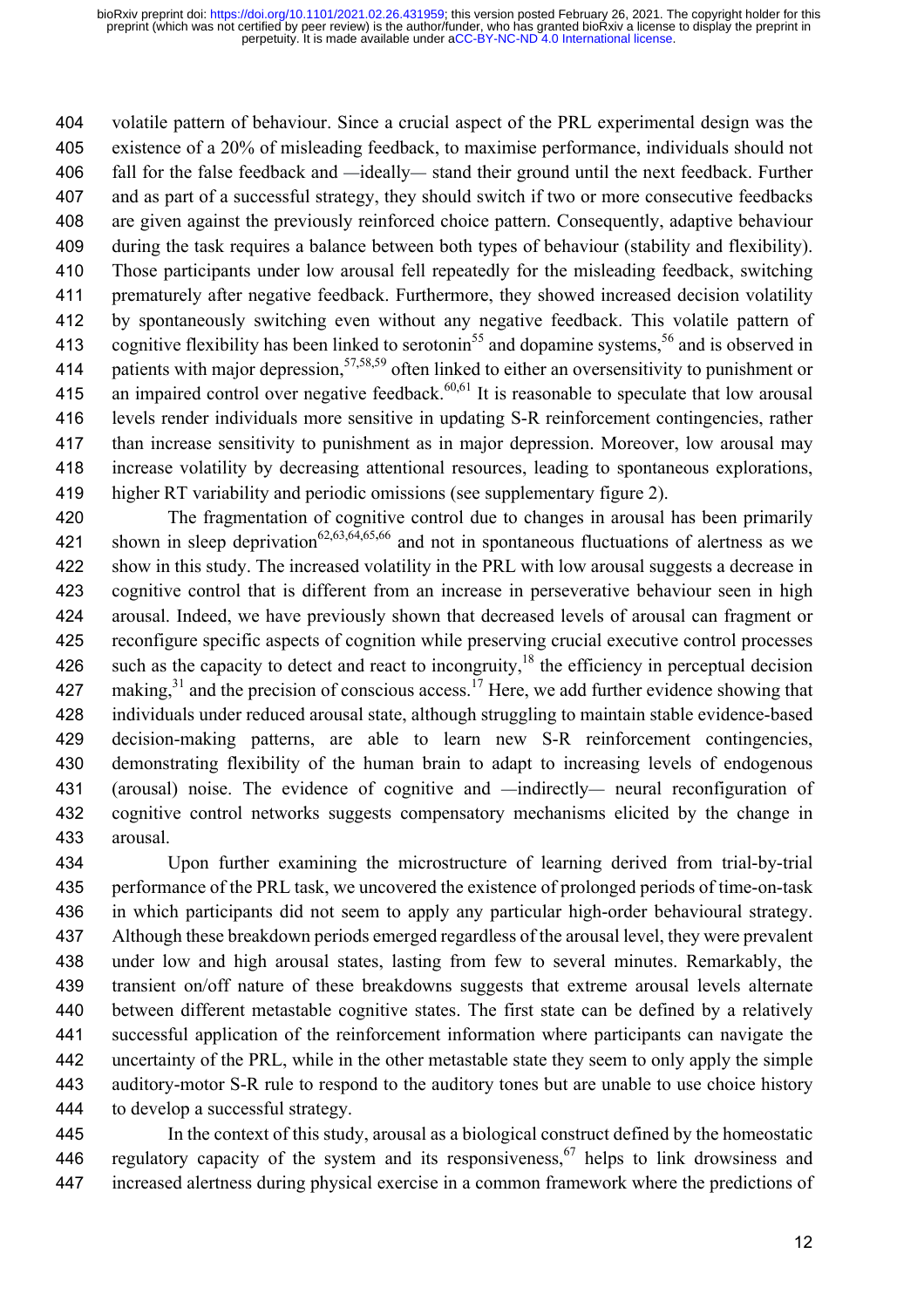the Yerkes-Dodson inverted U-shaped law can be experimentally tested. Despite the obvious difference at the biological, neural and psychological level between both sides of the curve, the common decrease in performance highlights the commonalities between the extremes in human performance, adding to the fact that both —sleep and physical exertion— emerge as natural transitions from a similar state (resting) traversing different stages, and exhibit nonlinear 453 dynamics and hysteresis processes in their transitions.<sup>12</sup> Thus, drowsiness and physical exertion provide complementary perspectives on cognitive dynamics when the arousal level is altered. The present findings point out their differences in the cognitive fragmentation leading to a general decline in task performance.

 Though the Yerkes-Dodson law was not initially formulated to be a general rule to apply to all psychology subfields (learning, motivation, emotion, etc.), through the years, and with the pressure to find common mechanisms in psychology, the findings initially defined for learning were further extended and reinterpreted as a law about the relationship between 461 arousal and other physiological constructs to perceptual and cognitive performance.<sup>68</sup> Despite this overgeneralization from its genuine formulation and its reductionist nature, our findings rely on such inverted U-shaped law as a basic useful theoretical framework, providing an attractive theoretical model to characterize the neural, cognitive and behavioural dynamics involved in the impact of arousal fluctuations in a wide range of physiological states and neuropsychiatric conditions.

 Our findings bring some generalizations about the need to extend the traditional framework of understanding the interplay between cognitive dynamics and arousal through the 469 prism of the homeostatic steady-state dynamics using pharmacological interventions<sup>34</sup> or 470 transient alterations of emotional state.<sup>69</sup> In addition to this classical approach, we believe that drowsiness and physical exertion provide fruitful -naturally occurring- alterations of the arousal level with a preserved capacity to behaviourally respond, which can be utilized to study the modulation of neural function and cognitive processing. In the traditional steady-state 474 approach, such natural fluctuations of the arousal level may be undetected,  $\frac{70}{10}$  hindering or 475 distorting cognitive and neural markers of crucial aspects of information processing.<sup>17</sup> Pharmacological and lesion perturbations of the brain are regarded as causal in cognitive neuroscience and regarded as stronger in their explanatory power than conditions relying on stimuli or psychological modulations. Arousal is an internally modulated change that can be used to study cognition and may be regarded in the strong causality range due to its partial 480 independence from psychological processes.<sup>18</sup> The cases of drowsiness and physical exertion as causal models to study the neural mechanism of cognitive flexibility may prove to be very useful in the exploration of how cognition is fragmented or remain resilient under (reversible) 483 perturbations of arousal<sup>17,33,71</sup> Our findings highlight that further research should focus on the rapidly changing dynamics of brain function and cognitive processing that appear to capture key dynamics relevant to our behavioural and perhaps even phenomenological experience, as we drift into strained physiological states.

## **METHODS**

### **Participants**

 A total sample of 100 participants of an age range between 18 and 40 years old was included in the present study. All participants reported normal binaural hearing, no visual impairment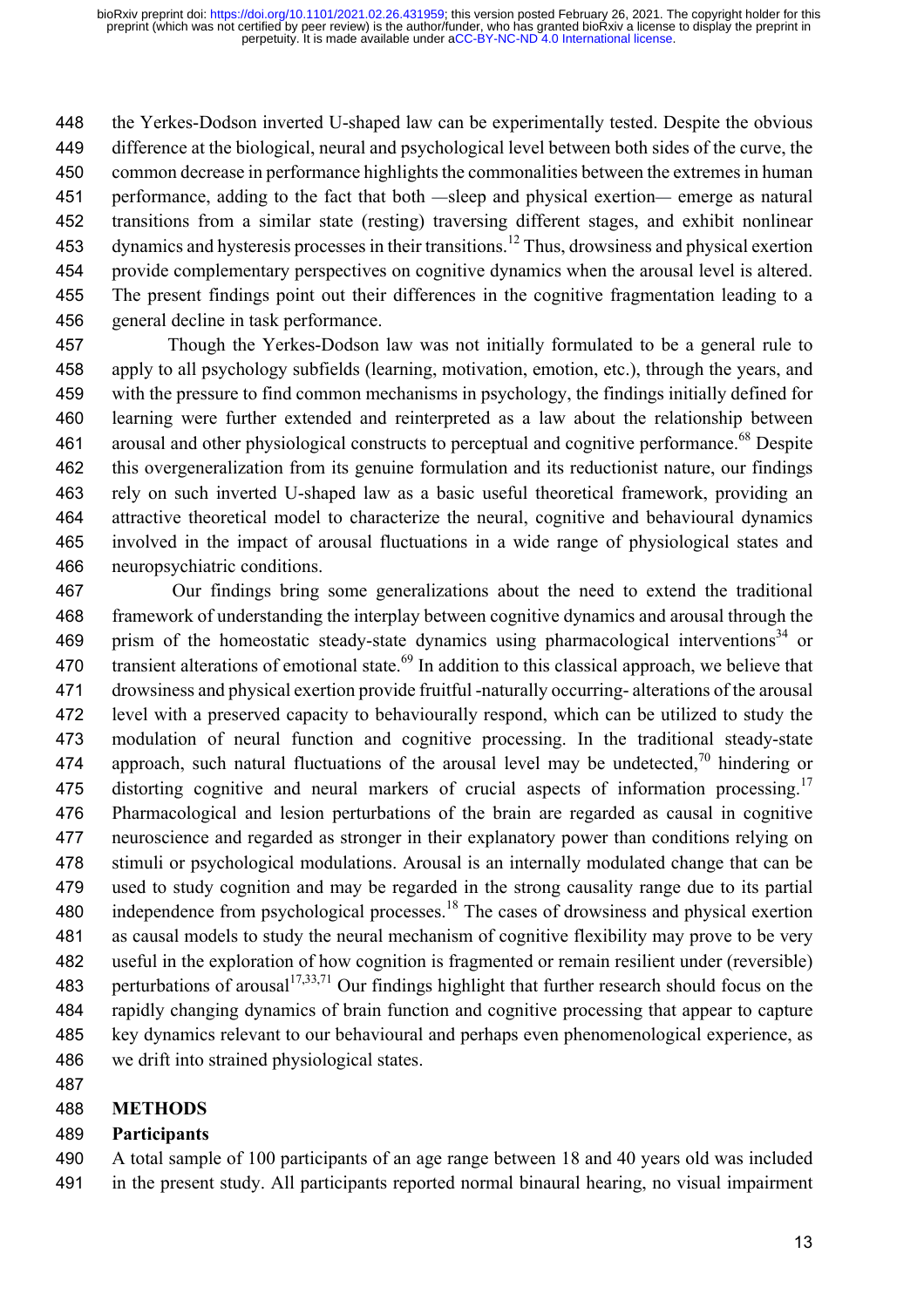and no history of cardiovascular, neurological or psychiatric disease. They were asked to get a normal night rest on the day previous to testing, and not to consume stimulants like coffee or tea on the day of the experiment.

 The first experiment (herein Experiment#1) consisted of 35 participants (15 female; age range 18-40). In addition to the general aforementioned inclusion criteria, only easy sleepers, 497 as assessed by the Epworth Sleepiness Scale  $(ESS)$ ,<sup>72</sup> were selected to increase the probability that participants fell asleep. Recruited participants were considered healthy with relatively high ESS scores but not corresponding to a condition of pathological sleep such as hypersomnia (i.e., scores 7–14). They were recruited via the Cambridge Psychology SONA system.

 The second experiment (herein Experiment#2) consisted of 15 participants (11 female; age range 18-40). Inclusion criteria and recruitment processes were similar to Experiment#1.

 The third experiment (herein Experiment#3) consisted of 50 participants (6 female; age range 19-39). Additionally to the common inclusion criteria, only individuals who reported at least 8 hours of cycling or triathlon per week were selected. Well-trained cyclists were selected because they are used to maintaining the pedalling cadence at high intensity during long periods of time. Furthermore, they are able to keep a fixed posture over time, which notably reduces movement artefacts. They were recruited from the University of Granada (Spain) through announcements on billboards and previous databases.

 All participants from the three experiments gave written informed consent to participate 511 in the study and received a remuneration of 10€ per hour (i.e., approximately 30€ per participant). The Cambridge Psychology Ethics Committee and the University of Granada Ethics Committee approved the study (CPREC 2014.25; 287/CEIH/2017).

## **Experimental task**

 A modified version of the probabilistic reversal learning paradigm was used in all three experiments, which was characterized by employing auditory stimuli and an abstract rule (see figure 1B-C). In this task, participants learnt to choose one of two randomly presented tones by receiving instructive auditory feedback tones after each response, indicating either a correct or incorrect choice. When participants reached a 90% accuracy in the last 10 trials, reinforcement/punishment contingencies were reversed so that the previously reinforced tone was punished and vice versa. Within each reversal trend, a 20% probabilistic error trial was included in which "wrong" feedback was given for correct choices, even though the reinforcement contingencies had not changed. Participants were instructed to infer the rule from the feedback received, knowing that sometimes it might be misleading and that the rule might change after a certain time. The stimuli were binaurally presented at a random time interval (between 1000 and 1500 ms) during 500 ms. They had to respond to both targets by pressing a button with their right or left hand.

## **Procedure**

 In Experiment#1, participants were fitted with an EGI electrolyte 129-channel cap (Electrical Geodesics, Inc. systems) after receiving the task instructions and subsequently signing the informed consent. The whole session was completed in a comfortable adjustable chair with

closed eyes. Task instructions were to respond as fast and accurately as possible, reducing body

movements as possible and keeping the eyes closed. In the beginning, the back of the chair was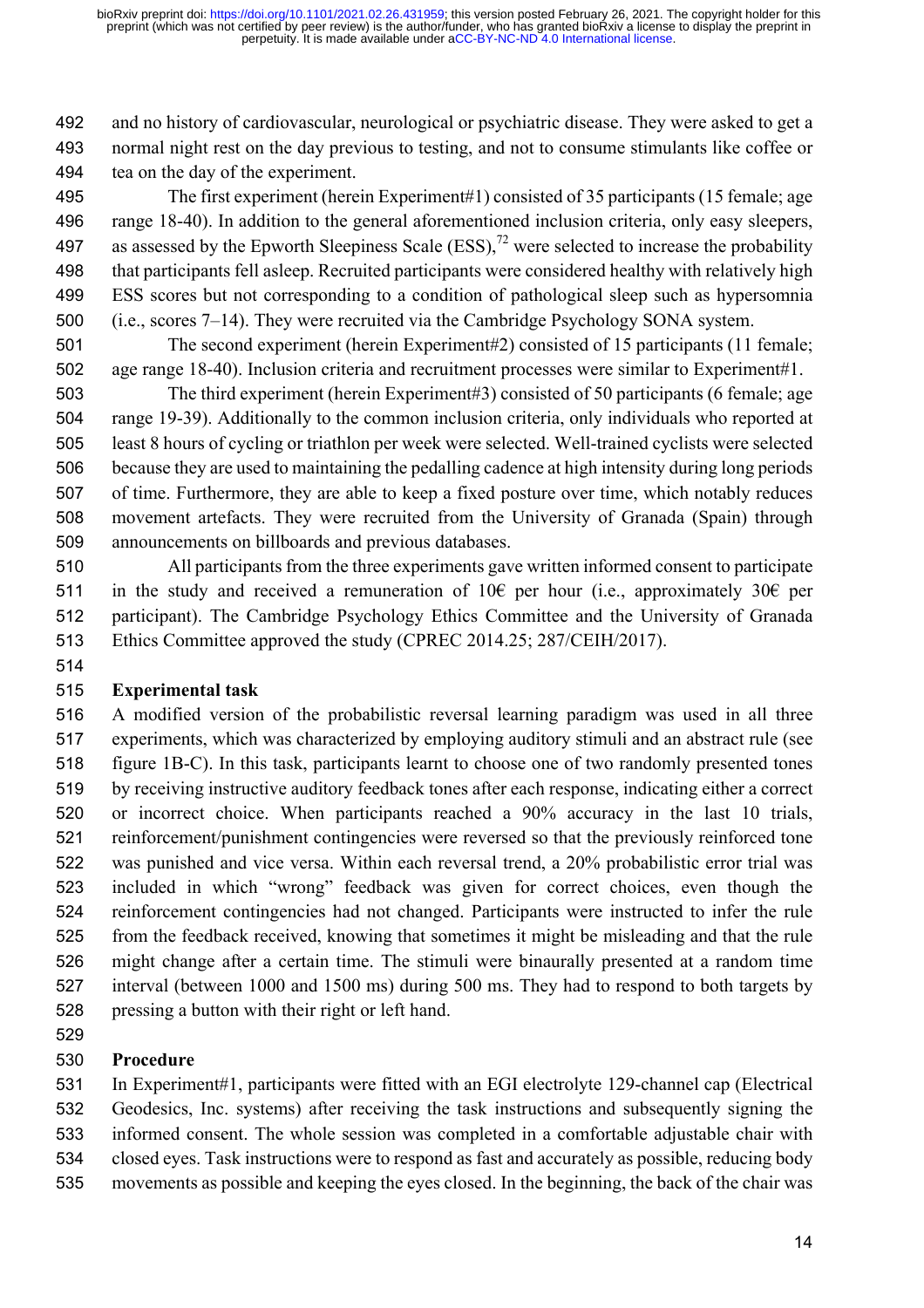set up straight and the lights in the room were on. Participants were asked to remain awake with their eyes closed whilst performing the first block (awake block) of the task which consisted of 480 trials, lasting 30 min approximately. Then, the chair was reclined to a comfortable position, the lights were turned off and participants were offered a pillow and a blanket. They were explicitly told that they were allowed to fall asleep during this part of the task and that the experimenter would wake them up by making a sound (i.e. knocking on the wall) if they missed 5 consecutive trials. This block (drowsy block) also consisted of 480 trials. Then, the sequence of two blocks (awake-drowsy) was repeated. In total, participants completed 1920 trials divided into 4 blocks of 480 trials each one. The whole session lasted for 3 hours approximately.

- In Experiment#2, the procedure was similar to the Experiment#1 except for the time to fall asleep that was increased to get a higher amount of low-arousal (i.e., drowsy) trials. Participants completed a total of 2120 trials, divided into 4 blocks. The order of the blocks was the same for all participants and followed the same sequence as in Experiment#1: awake- drowsy-awake-drowsy. Awake blocks had 100 trials each one, while drowsy blocks consisted of 960 trials each one. The session lasted for 3 hours approximately.
- In Experiment#3, upon arrival to the laboratory, participants were seated in front of a computer in a dimly illuminated, sound-attenuated room with a Faraday cage. They received verbal and written instruction about the experiment and were prepared for electrophysiological measurement. They were fitted with a 64-channel high-density actiCHamp EEG system (Brain Products GmbH, Munich, Germany) and a Polar RS800CX heart rate (HR) monitor (Polar Electro Öy, Kempele, Finland). Notice that EEG data was acquired but was not used to test the hypotheses of this study, and will be reported elsewhere. The whole session consisted of 4 different blocks. The first one was an adaptation (non-exercise) block in which participants performed 100 trials while resting in a comfortable chair. Then, they got on a cycle-ergometer and completed 100 trials while warming-up at light intensity. Subsequently, they completed a self-paced 60' time-trial (i.e., high-intensity exercise) while performing the task, resulting in 850 trials approximately (the number of trials slightly varied as a function of the reaction time of participants). In line with previous experiments from our laboratory (Holgado et al., 2018; 565 Holgado et al., 2019),<sup>73,74,75</sup> in the self-paced time-trial participants were instructed to achieve the highest average power (watts) during the 60' time-trial exercise, and were allowed to modify the power load during the exercise. They were encouraged to self-regulate effort in order to optimize physical performance without reaching premature exhaustion. That self- regulation yielded fluctuations of effort during the 60' exercise period, which allowed us to study the effect of arousal on the management of probabilistic information. Once the 60' time- trial block was finished, participants completed the last block while cooling down at light intensity, which was also composed of 100 trials. All participants completed the blocks in the same order, lasting around 3 hours.
- 

### **Arousal classification**

 In Experiment#1 and Experiment#2, the arousal level was endogenously manipulated by facilitating the natural transition from awake to sleep. This transition reduces arousal and yields a considerable proportion of drowsy yet responsive trials as seen in previous experiments from 579 our laboratory.<sup>17,30,71</sup> This way, we were able to study the effect of arousal (i.e. baseline arousal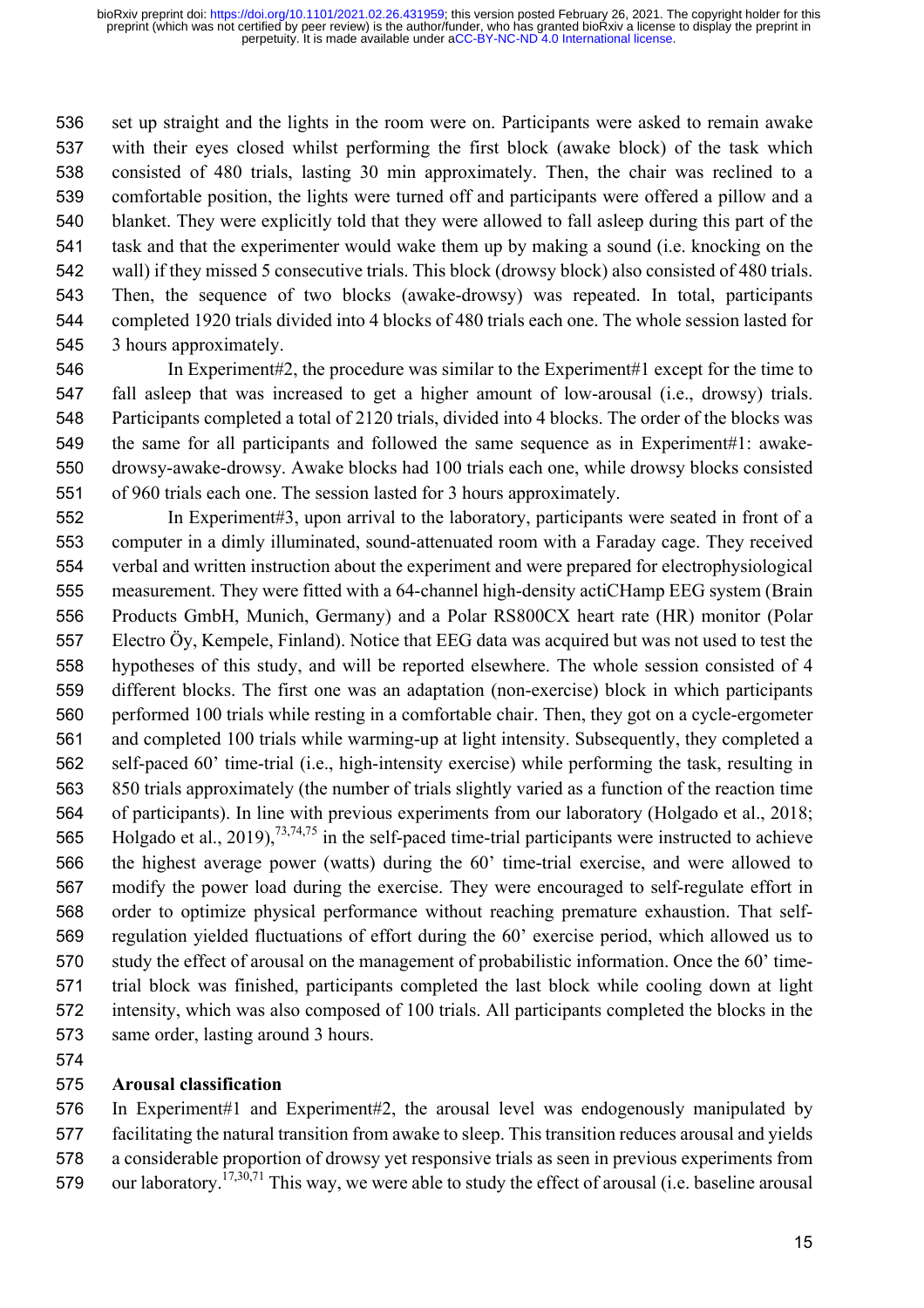[awake] trials vs. low-arousal [drowsy] trials) on the management of probabilistic information. Given that awake-sleep transition is characterized by a decreasing alpha range activity, together with an increasing theta range activity (Hori et al., 1994), progression of drowsiness was 583 quantified by the spectral power of respective EEG frequency bands<sup>i</sup>. We computed the spectral power of EEG frequency oscillations for each trial from -2000 ms to 0 ms in respect to the onset of a target tone using continuous wavelet transform, set from 3 cycles at 3 Hz to 8 cycles at 40 Hz. Theta (4-6 Hz) and alpha (10-12 Hz) power were then averaged individually for each trial across central (E36, E104) and occipital (E75, E70, E83) electrodes for theta and alpha rhythms respectively. Finally, theta/alpha ratio was computed and smoothed with a 4-point moving average resulting in a single "sleepiness" value per trial. Visual inspection of theta/alpha ratio and RT dynamics of each participant confirmed the presence of clear sleepiness-related fluctuations during the experimental session, especially during drowsy blocks. Those participants who did not show clear fluctuations of the theta:alpha ratio were removed from final analyses (5 subjects). Then, each trial for each participant was initially categorized as drowsy (top 33% of lower theta-upper alpha ratio scores) or alert (lowest 33%). 595 Further, following the sleep hysteresis physiology criteria<sup>77</sup> isolated awake trials within 596 prolonged periods of drowsy  $(≥10 \text{ trials})$  were considered as drowsy to account for the gradual homeostatic change during the sleep transition. In addition, the first 100 trials of each block (awake and drowsy) were considered as awake trials.

 In Experiment#3, the arousal level was endogenously manipulated by facilitating the natural transition from a resting state to high-intensity physical exercise. This transition increases the arousal level progressively, with continuous fluctuations that affect cognitive performance as seen in previous studies from our laboratory. <sup>40</sup>**,**75**,**78**,**<sup>79</sup> We captured these arousal fluctuations at a single trial level (moderate arousal trials, high arousal trials) by using the HR response. To address the intersubject variability, HR data were transformed into differential 605 scores relative to the HRmax estimated using the equation of Tanaka et al.,  $(2001)^{80}$ , a reliable and well-established method to calculate HRmax in healthy individuals. Then, moderate and high arousal trials were characterized based on percentage relative to HRmax. HR between 60% and 80% of HRmax were considered as moderate arousal, while HR higher than 80% HRmax were considered as high arousal. Due to technical issues with HR monitoring, 4 subjects were removed for further analyses.

#### **Behavioural data analysis**

 In probabilistic reversal learning paradigms, participants are instructed to infer an abstract rule form the feedback they receive, knowing that sometimes it might be misleading and that the rule might change. Since a reversal is triggered when a high-level accuracy is reached, the number of responses needed to attain a reversal is considered one of the main indices of

<sup>&</sup>lt;sup>i</sup> Deviation from pre-registration. Originally, we aimed to use the automated offline method developed by Jagannathan and collaborators based on frequency and sleep grapho elements to detect EEG micro variations in alertness and characterize awake and drowsy trials.<sup>76</sup> However, our PRL task design, especially the pretrial duration, which was limited to 2 seconds, did not fit the task features recommended by Jagannathan and collaborators (e.g., 4 seconds pretrial duration) for a reliable characterization of awake and drowsy trials. So we decided to classify awake/drowsy trials based on theta:alpha ratio, as seen in previous experiments from our laboratory. 17**,**30**,**71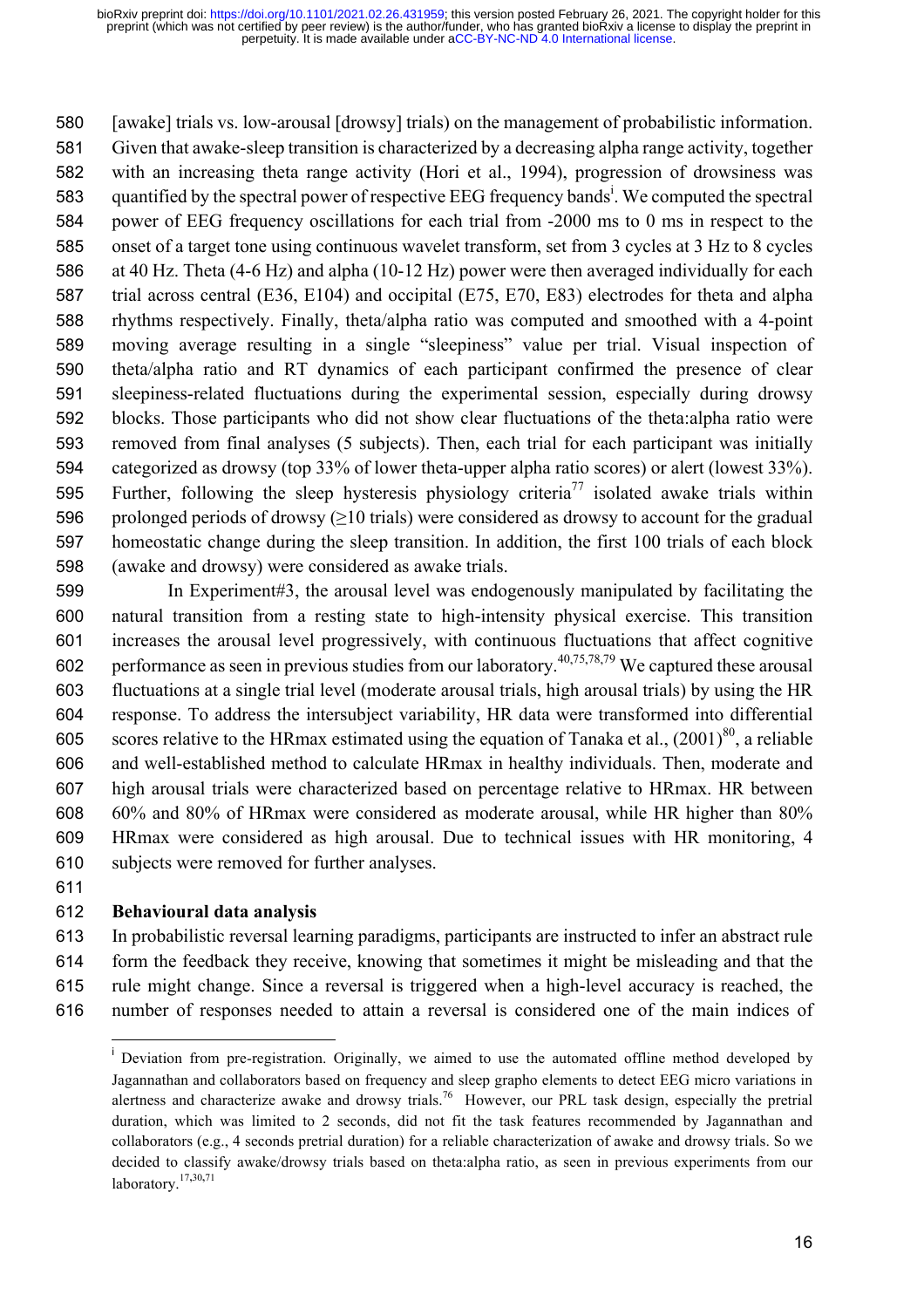performance. To delineate the microstructure of learning derived from trial-by-trial responses we considered the likelihood of switching the pattern choice across trials as a function of the amount of consecutive negative feedback received. The likelihood of switching was considered the main index of strategic behaviour, and was divided into 2 different strategies: *i*) Probabilistic switching: the proportion of trials when the participants change the pattern choice with little (one negative feedback against the choice) or no evidence (no feedback against the choice) of an actual rule change; *ii*) Perseveration: likelihood that participants stay with the seemingly incorrect choice even after receiving two or more negative feedbacks in a row).

 The number of breakdown sections was also used as an index of performance. We defined a breakdown as a section of time in which participants 'lose' the task, and do not follow any strategy, being unable to reach a change of trend during more than 20 consecutive trials. RT, accuracy, and omissions were also checked as secondary indices of behavioural performance.

 Participants with overall accuracy under 60% during baseline period or a reduced amount of reversals attained were excluded (i.e., 4 subjects from Experiment 1; 2 subjects from Experiment 2; 6 subjects from Experiment 3).

## **Statistics**

## *Single-subject analysis*

 In order to test the hypotheses, we took a set of strategies. We first captured the direction of effects for each of the key performance variables (i.e., RAR, RT, accuracy, omissions, and switching likelihood), and contrasted them for each participant, obtaining an indication of the direction and strength of the effects per participant. Descriptive and distribution measures, as well as single-subject statistics, were used as guidance of the variability of effect size in single variables, and for guiding the previously defined exploratory hypotheses. Per participant, effect sizes were calculated and depicted for each of the key performance variables to check the effect 643 size of individual differences across arousal states. $ii$ 

## *Group analysis*

 To investigate the management of probabilistic information as a function of arousal, we conducted mixed-effects analyses including data from the three experiments collapsed into a single dataset with RAR as the main index of performance. In face of the diversity of samples' characteristics and experiment features, we fit RAR using hierarchical linear mixed-effects 650 modelling, as implemented in the lme4 R package.<sup>81</sup> We treated RAR as obeying to a hierarchical data structure with arousal as fixed effect, and participant (level 2) nested into experiment (level 1) as random effects. This random part was common to all models. We tested the specific hypothesis by using the same approach based on multilevel linear mixed-effects modelling. Different variables (i.e., probabilistic switching, perseveration, breakdowns, RT variability and omissions) were analysed in a multilevel data structure, with the fixed (arousal) and random effects (experiment/participant) adjusted to the specific hypothesis tested.

Deviation from pre-registration. Spearman rank-order correlation tests and Bayes factors were finally not performed to estimate the degree of association between switch likelihood as a function of consecutive negative feedbacks and arousal states. We will check the slope and effect.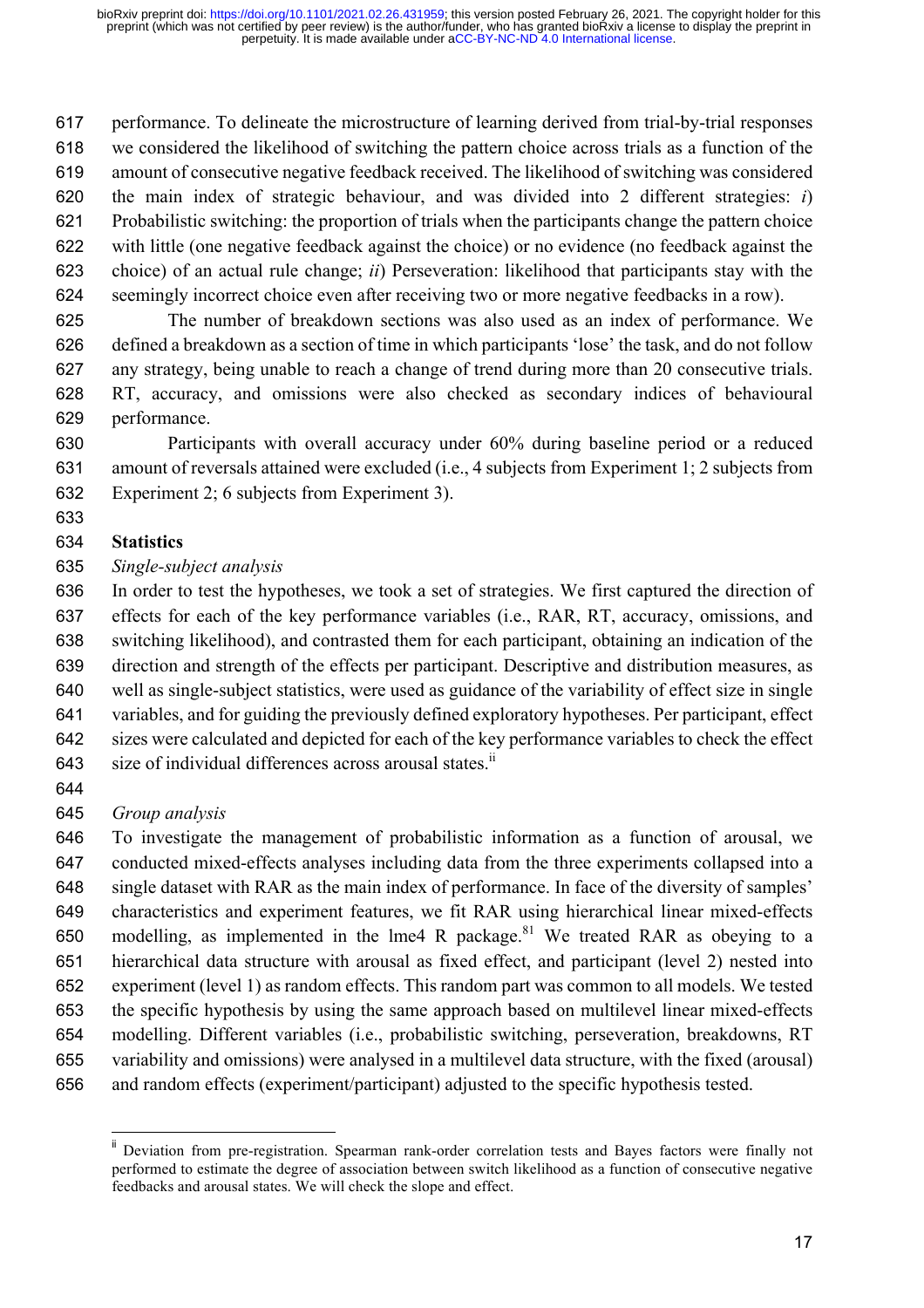Models were compared using the Akaike Information Criterion (AIC), and a likelihood ratio test. Notice that AIC does not assume that the true model is among the set of candidates (and is just intended to select the one that is closest to the true one). In our case, fitting decisions were not about the truthiness of models, but to include or not a given factor. For model comparisons performed to identify the best-fitting model, a relatively lenient 0.010 p-value criterion was adopted.

 Causal mediation analyses were conducted to estimate the proportional direct and indirect effects of arousal on task performance through probabilistic switching and 665 perseveration strategies (mediators) using the "mediation" package in  $R^{iii}$ .<sup>82</sup> This method allowed us to assess a confidence interval of the mediation effect itself using rigorous sampling techniques with fewer assumptions of the data. The average causal mediation effect was determined using a nonparametric bootstrapping method (bias-corrected and accelerated; 1000 iterations) and reported as standardized β regression coefficients for direct comparison with each other. Confidence intervals were obtained using a quasi-Bayesian approximation.

### **Pre-registration**

- https://osf.io/tzw6d
- 

### **Data and code**

 Data and codes used for the analyses presented here are available at the OSF repository (https://osf.io/xk379/), with unrestricted access.

## **Funding**

 This research was supported by a University of Granada Postdoctoral Fellowship (2019/P7/100) and the Junta de Andalucía (DOC\_00225) to L.F.C, a research grant from the Ministerio de Economía y Competitividad (PSI2016-75956-P and PID2019- 105635GB-I00) to D.S., and Wellcome Trust Biomedical Research Fellowship (WT093811MA) awarded to T.A.B.

**REFERENCES**

 1. Salehi, B., Cordero, M. I. & Sandi, C. Learning under stress: The inverted-U-shape function revisited. *Learn. Mem.* **17**, 522–530 (2010).

- 2. Yerkes, R. M. & Dodson, J. D. The relation of strength of stimulus to rapidity of habit-formation. *J. Comp. Neurol. Psychol.* **18**, 459–482 (1908).
- 3. Shiu, L. & Chan, T. Unlearning a stimulus–response association. *Psychol. Res.* **70**, 193–199 (2006).
- 4. Stalnaker, T. A., Cooch, N. K. & Schoenbaum, G. What the orbitofrontal cortex does not do. *Nat. Neurosci.* **18**, 620 (2015).
- 5. Costa, V. D., Tran, V. L., Turchi, J. & Averbeck, B. B. Reversal Learning and Dopamine: A Bayesian Perspective. *J. Neurosci.* **35**, 2407–2416 (2015).
- 6. Jang, A. I. *et al.* The role of frontal cortical and medial-temporal lobe brain areas in learning a

<sup>&</sup>lt;sup>iii</sup> Deviation from pre-registration. The mediation analysis was not initially included in the pre-registration, however, we decided to run it in order to test whether the impairment in performance in low and high arousal states could be attributed to the different maladaptive behavioural patterns.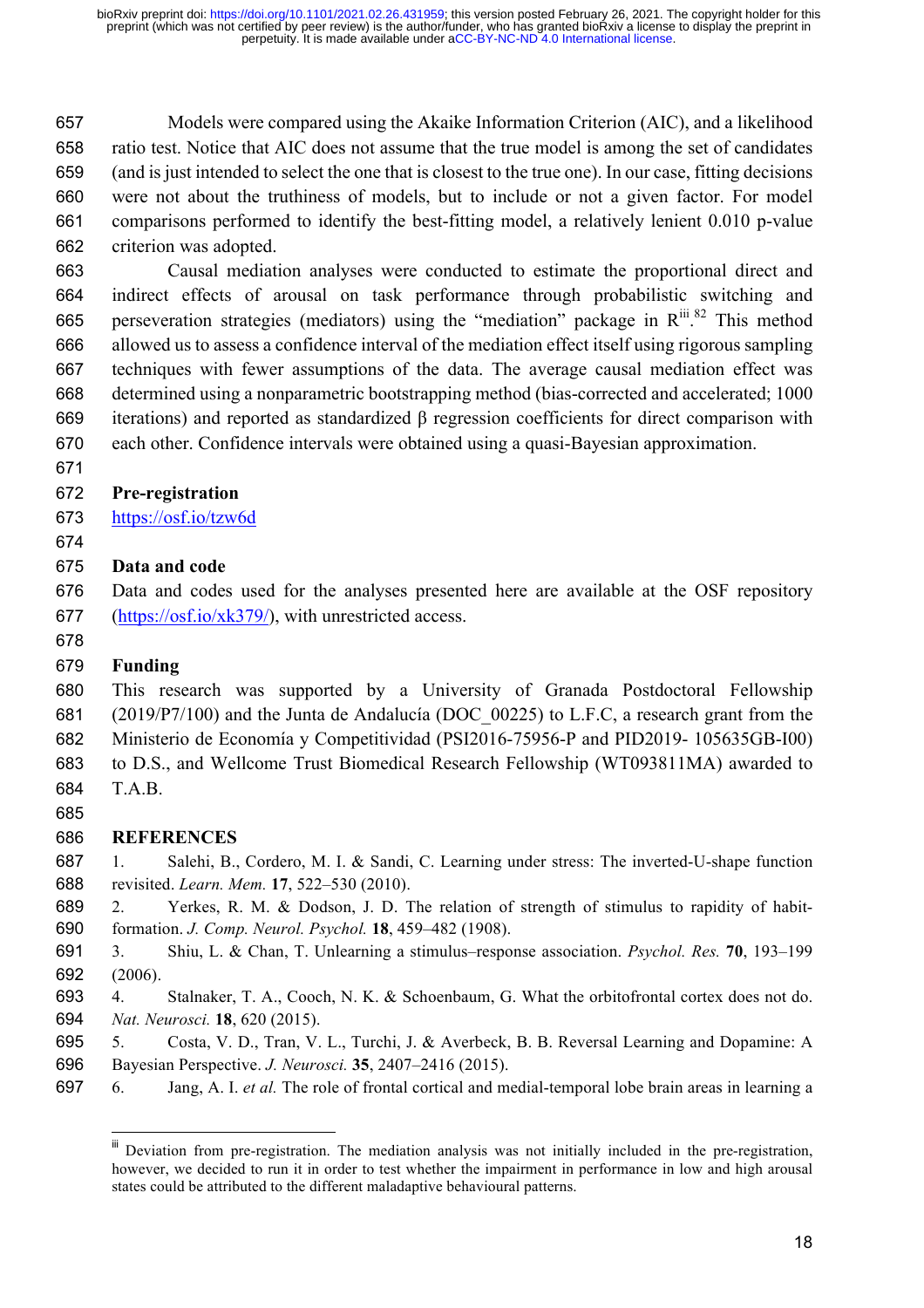Bayesian prior belief on reversals. *J. Neurosci.* **35**, 11751–11760 (2015).

- 7. Izquierdo, A., Brigman, J. L., Radke, A. K., Rudebeck, P. H. & Holmes, A. The neural basis of reversal learning: An updated perspective. *Neuroscience* **345**, 12–26 (2017).
- 8. Murray, E. A. & Gaffan, D. Prospective memory in the formation of learning sets by rhesus monkeys (Macaca mulatta). *J. Exp. Psychol. Anim. Behav. Process.* **32**, 87 (2006).
- 9. Ciria, L. F. *et al.* Probabilistic trend detection in different levels of arousal. OSF (2019).
- 10. Goupil, L. & Bekinschtein, T. A. Cognitive processing during the transition to sleep. 15.
- 11. Schmit, C. & Brisswalter, J. Executive functioning during prolonged exercise: a fatigue-based neurocognitive perspective. *Int. Rev. Sport Exerc. Psychol.* **13**, 21–39 (2020).
- 12. Ogilvie, R. D. & Wilkinson, R. T. The detection of sleep onset: behavioral and physiological convergence. *Psychophysiology* **21**, 510–520 (1984).
- 13. Bernaola-Galván, P. A., Gómez-Extremera, M., Romance, A. R. & Carpena, P. Correlations in magnitude series to assess nonlinearities: Application to multifractal models and heartbeat fluctuations. *Phys. Rev. E* **96**, 032218 (2017).
- 14. Wickens, C. D., Hutchins, S. D., Laux, L. & Sebok, A. The impact of sleep disruption on complex cognitive tasks: a meta-analysis. *Hum. Factors* **57**, 930–946 (2015).
- 15. McMorris, T. & Hale, B. J. Differential effects of differing intensities of acute exercise on speed and accuracy of cognition: A meta-analytical investigation. *Brain Cogn.* **80**, 338–351 (2012).
- 16. McMorris, T., Sproule, J., Turner, A. & Hale, B. J. Acute, intermediate intensity exercise, and speed and accuracy in working memory tasks: a meta-analytical comparison of effects. *Physiol. Behav.* **102**, 421–428 (2011).
- 17. Noreika, V. *et al.* Alertness fluctuations when performing a task modulate cortical evoked responses to transcranial magnetic stimulation. *NeuroImage* **223**, 117305 (2020).
- 18. Canales-Johnson, A. *et al.* Decreased alertness reconfigures cognitive control networks. *J. Neurosci.* **40**, 7142–7154 (2020).
- 19. Nir, Y., Massimini, M., Boly, M. & Tononi, G. Sleep and consciousness. in *Neuroimaging of consciousness* 133–182 (Springer, 2013).
- 20. Cimenser, A. *et al.* Tracking brain states under general anesthesia by using global coherence analysis. *Proc. Natl. Acad. Sci.* **108**, 8832–8837 (2011).
- 21. Hudson, A. N., Van Dongen, H. P. & Honn, K. A. Sleep deprivation, vigilant attention, and brain function: a review. *Neuropsychopharmacology* **45**, 21–30 (2020).
- 22. Wise, R. A. Dopamine, learning and motivation. *Nat. Rev. Neurosci.* **5**, 483–494 (2004).
- 23. Tanaka, M., Ishii, A. & Watanabe, Y. Neural correlates of central inhibition during physical fatigue. *PloS One* **8**, e70949 (2013).
- 24. Chennu, S., O'Connor, S., Adapa, R., Menon, D. K. & Bekinschtein, T. A. Brain connectivity dissociates responsiveness from drug exposure during propofol-induced transitions of consciousness.
- *PLoS Comput. Biol.* **12**, e1004669 (2016).
- 25. Lee, M. *et al.* Network properties in transitions of consciousness during propofol-induced sedation. *Sci. Rep.* **7**, 1–13 (2017).
- 26. Pace-Schott, E. F. & Hobson, J. A. The neurobiology of sleep: genetics, cellular physiology and subcortical networks. *Nat. Rev. Neurosci.* **3**, 591–605 (2002).
- 27. Bareham, C. A., Bekinschtein, T. A., Scott, S. K. & Manly, T. Does left-handedness confer resistance to spatial bias? *Sci. Rep.* **5**, (2015).
- 28. Overgaard, M. & Overgaard, R. Measurements of consciousness in the vegetative state. *The Lancet* **378**, 2052–2054 (2011).
- 29. Sanders, R. D., Tononi, G., Laureys, S. & Sleigh, J. Unconsciousness, not equal to unresponsiveness. *Anesthesiology* **116**, 946–959 (2013).
- 30. Bareham, C. A., Manly, T., Pustovaya, O. V., Scott, S. K. & Bekinschtein, T. A. Losing the left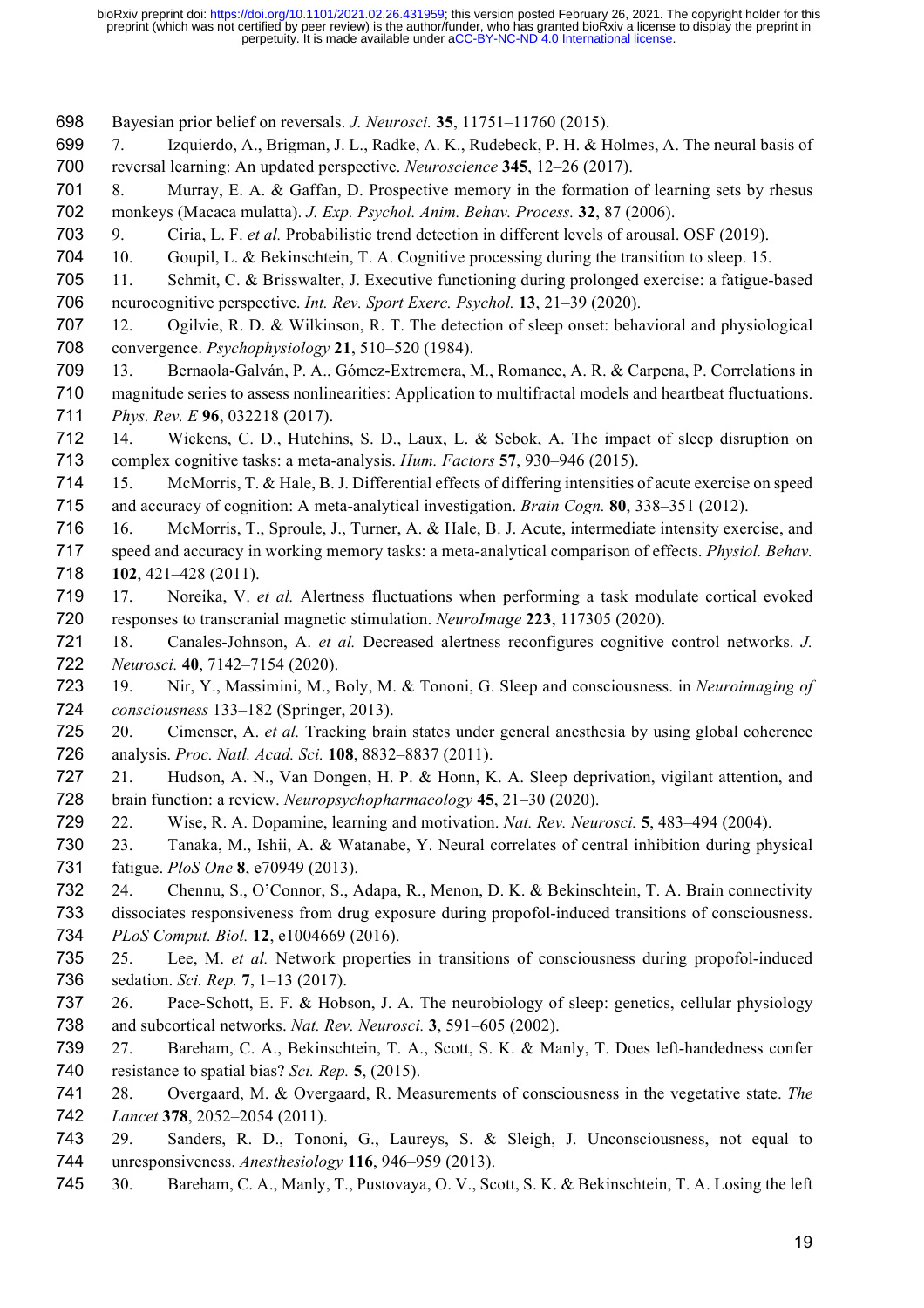- side of the world: rightward shift in human spatial attention with sleep onset. *Sci. Rep.* **4**, 1–5 (2014).
- 31. Jagannathan, S. R., Bareham, C. A. & Bekinschtein, T. A. *Decreasing arousal modulates perceptual decision-making*. http://biorxiv.org/lookup/doi/10.1101/2020.07.23.218727 (2020) doi:10.1101/2020.07.23.218727.
- 32. Chennu, S. & Bekinschtein, T. A. Arousal Modulates Auditory Attention and Awareness: Insights from Sleep, Sedation, and Disorders of Consciousness. *Front. Psychol.* **3**, (2012).
- 33. Kouider, S., Andrillon, T., Barbosa, L. S., Goupil, L. & Bekinschtein, T. A. Inducing Task-Relevant Responses to Speech in the Sleeping Brain. *Curr. Biol.* **24**, 2208–2214 (2014).
- 34. Berridge, C. W. & Arnsten, A. F. Psychostimulants and motivated behavior: arousal and cognition. *Neurosci. Biobehav. Rev.* **37**, 1976–1984 (2013).
- 35. Kenney, W. L., Wilmore, J. H. & Costill, D. L. *Physiology of sport and exercise*. (Human kinetics, 2018).
- 36. Verburgh, L., Konigs, M., Scherder, E. J. A. & Oosterlaan, J. Physical exercise and executive functions in preadolescent children, adolescents and young adults: a meta-analysis. *Br. J. Sports Med.* **48**, 973–979 (2014).
- 37. Chang, Y. K., Labban, J. D., Gapin, J. I. & Etnier, J. L. The effects of acute exercise on cognitive performance: A meta-analysis. *Brain Res.* **1453**, 87–101 (2012).
- 38. Lambourne, K. & Tomporowski, P. The effect of exercise-induced arousal on cognitive task performance: A meta-regression analysis. *Brain Res.* **1341**, 12–24 (2010).
- 39. Erickson, K. I., Hillman, C. H. & Kramer, A. F. Physical activity, brain, and cognition. *Curr. Opin. Behav. Sci.* **4**, 27–32 (2015).
- 40. González-Fernández, F., Etnier, J. L., Zabala, M. & Sanabria, D. Vigilance performance during acute exercise. *Int. J. Sport Psychol.* **48**, 435–447 (2017).
- 41. Andrillon, T., Poulsen, A. T., Hansen, L. K., Léger, D. & Kouider, S. Neural markers of responsiveness to the environment in human sleep. *J. Neurosci.* **36**, 6583–6596 (2016).
- 42. Chmura, J., Krysztofiak, H., Ziemba, A. W., Nazar, K. & Kaciuba-Uścilko, H. Psychomotor performance during prolonged exercise above and below the blood lactate threshold. *Eur. J. Appl. Physiol.* **77**, 77–80 (1997).
- 43. Del Giorno, J. M., Hall, E. E., O'Leary, K. C., Bixby, W. R. & Miller, P. C. Cognitive function during acute exercise: a test of the transient hypofrontality theory. *J. Sport Exerc. Psychol.* **32**, 312–323 (2010).
- 44. Maran, T. *et al.* Lost in Time and Space: States of High Arousal Disrupt Implicit Acquisition of Spatial and Sequential Context Information. *Front. Behav. Neurosci.* **11**, (2017).
- 45. Packard, M. G. & Goodman, J. Emotional arousal and multiple memory systems in the mammalian brain. *Front. Behav. Neurosci.* **6**, 14 (2012).
- 46. Schwabe, L. & Wolf, O. T. Stress and multiple memory systems: from 'thinking'to 'doing'. *Trends Cogn. Sci.* **17**, 60–68 (2013).
- 47. Broadhurst, P. L. The interaction of task difficulty and motivation: The Yerkes Dodson law revived. *Acta Psychol. Amst.* (1959).
- 48. Brown, J. S. *Motivation of behavior*. (Prabhat Prakashan, 1961).
- 49. Izquierdo, A. & Jentsch, J. D. Reversal learning as a measure of impulsive and compulsive behavior in addictions. *Psychopharmacology (Berl.)* **219**, 607–620 (2012).
- 50. Swainson, R. *et al.* Probabilistic learning and reversal deficits in patients with Parkinson's disease or frontal or temporal lobe lesions: possible adverse effects of dopaminergic medication. *Neuropsychologia* **38**, 596–612 (2000).
- 51. Remijnse, P., Nielen, M., Uylings, H. & Veltman, D. Neural correlates of a reversal learning task with an affectively neutral baseline: An event-related fMRI study. *NeuroImage* **26**, 609–618 (2005).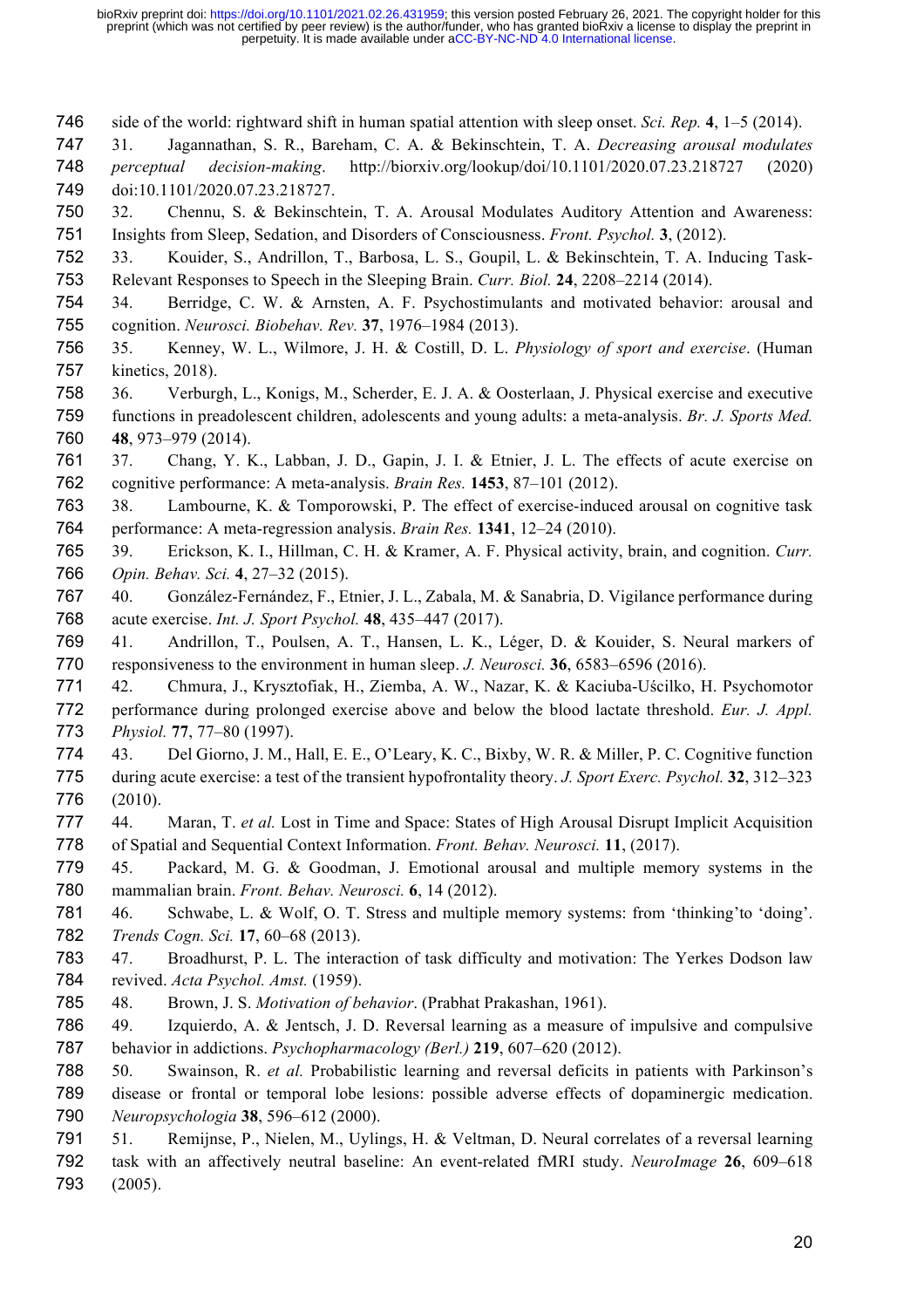52. Clark, L., Cools, R. & Robbins, T. W. The neuropsychology of ventral prefrontal cortex: Decision-making and reversal learning. *Brain Cogn.* **55**, 41–53 (2004).

 53. Ersche, K. D., Roiser, J. P., Robbins, T. W. & Sahakian, B. J. Chronic cocaine but not chronic amphetamine use is associated with perseverative responding in humans. *Psychopharmacology (Berl.)* **197**, 421–431 (2008).

 54. Leeson, V. C. *et al.* Discrimination learning, reversal, and set-shifting in first-episode schizophrenia: stability over six years and specific associations with medication type and disorganization syndrome. *Biol. Psychiatry* **66**, 586–593 (2009).

- 55. Kanen, J. W. *et al.* Effect of lysergic acid diethylamide (LSD) on reinforcement learning in humans. *bioRxiv* 2020–12 (2021).
- 56. den Ouden, H. E. M. *et al.* Dissociable Effects of Dopamine and Serotonin on Reversal Learning. *Neuron* **80**, 1090–1100 (2013).
- 57. Murphy, F. C., Michael, A., Robbins, T. W. & Sahakian, B. J. Neuropsychological impairment in patients with major depressive disorder: the effects of feedback on task performance. *Psychol. Med.* **33**, 455 (2003).
- 58. Dombrovski, A. Y., Szanto, K., Clark, L., Reynolds, C. F. & Siegle, G. J. Reward signals, attempted suicide, and impulsivity in late-life depression. *JAMA Psychiatry* **70**, 1020–1030 (2013).
- 59. Dombrovski, A. Y. *et al.* Corticostriatothalamic reward prediction error signals and executive control in late-life depression. *Psychol. Med.* **45**, 1413 (2015).
- 60. Tavares, J. V. T. *et al.* Neural basis of abnormal response to negative feedback in unmedicated mood disorders. *Neuroimage* **42**, 1118–1126 (2008).
- 61. Mueller, E. M., Pechtel, P., Cohen, A. L., Douglas, S. R. & Pizzagalli, D. A. POTENTIATED PROCESSING OF NEGATIVE FEEDBACK IN DEPRESSION IS ATTENUATED BY
- ANHEDONIA: Research Article: Anhedonia and Feedback Processing in MDD. *Depress. Anxiety* **32**, 296–305 (2015).
- 62. Drummond, S. The Effects of Total Sleep Deprivation on Cerebral Responses to Cognitive Performance. *Neuropsychopharmacology* **25**, S68–S73 (2001).
- 63. Jackson, M. L. *et al.* Deconstructing and reconstructing cognitive performance in sleep deprivation. *Sleep Med. Rev.* **17**, 215–225 (2013).
- 64. Gevers, W., Deliens, G., Hoffmann, S., Notebaert, W. & Peigneux, P. Sleep deprivation selectively disrupts top-down adaptation to cognitive conflict in the Stroop test. *J. Sleep Res.* **24**, 666– 672 (2015).
- 65. Whitney, P. *et al.* Sleep deprivation diminishes attentional control effectiveness and impairs flexible adaptation to changing conditions. *Sci. Rep.* **7**, 1–9 (2017).
- 828 66. Whitney, P., Hinson, J. M. & Nusbaum, A. T. A dynamic attentional control framework for understanding sleep deprivation effects on cognition. *Prog. Brain Res.* **246**, 111–126 (2019).
- 67. Bekinschtein, T. A. *et al.* Neural signature of the conscious processing of auditory regularities. *Proc. Natl. Acad. Sci.* **106**, 1672–1677 (2009).
- 68. Teigen, K. H. Yerkes-Dodson: A Law for all Seasons. *Theory Psychol.* **4**, 525–547 (1994).
- 69. Mauss, I. B. & Robinson, M. D. Measures of emotion: A review. *Cogn. Emot.* **23**, 209–237 (2009).
- 70. Tagliazucchi, E. Decoding Wakefulness Levels from Typical fMRI Resting-State Data Reveals Reliable Drifts between Wakefulness and Sleep. 14.
- 71. Comsa, I. M., Bekinschtein, T. A. & Chennu, S. Transient Topographical Dynamics of the Electroencephalogram Predict Brain Connectivity and Behavioural Responsiveness During Drowsiness. *Brain Topogr.* **32**, 315–331 (2019).
- 840 72. Johns, M. W. A new method for measuring daytime sleepiness: the Epworth sleepiness scale. *sleep* **14**, 540–545 (1991).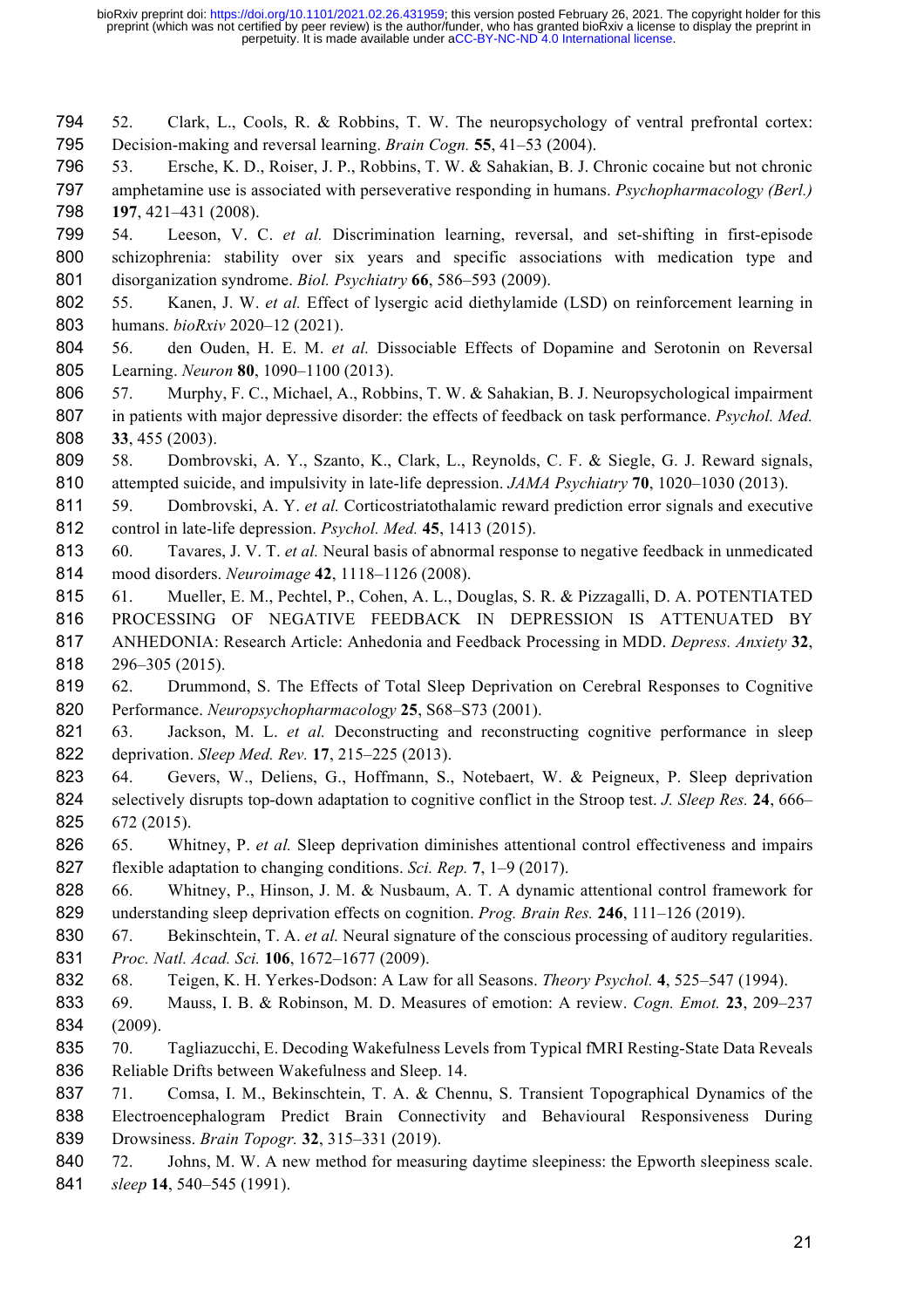- 73. Holgado, D. *et al.* Tramadol effects on physical performance and sustained attention during a 20-min indoor cycling time-trial: A randomised controlled trial. *J. Sci. Med. Sport* **21**, 654–660 (2018).
- 74. Holgado, D. *et al.* Transcranial direct current stimulation (tDCS) over the left prefrontal cortex
- 845 does not affect time-trial self-paced cycling performance: Evidence from oscillatory brain activity and power output. *PloS One* **14**, e0210873 (2019).
- 75. Zandonai, T. *et al.* Novel evidence on the effect of tramadol on self-paced high-intensity cycling. *J. Sports Sci.* 1–9 (2021) doi:10.1080/02640414.2021.1877440.
- 76. Jagannathan, S. R. *et al.* Tracking wakefulness as it fades: Micro-measures of alertness. *NeuroImage* **176**, 138–151 (2018).
- 851 77. Saper, C. B., Fuller, P. M., Pedersen, N. P., Lu, J. & Scammell, T. E. Sleep State Switching. *Neuron* **68**, 1023–1042 (2010).
- 78. Ciria, L. F., Perakakis, P., Luque-Casado, A. & Sanabria, D. Physical exercise increases overall brain oscillatory activity but does not influence inhibitory control in young adults. *NeuroImage* **181**, 203–210 (2018).
- 79. Ciria, L. F. *et al.* Oscillatory brain activity during acute exercise: Tonic and transient neural response to an oddball task. *Psychophysiology* e13326 (2019) doi:10.1111/psyp.13326.
- 80. Tanaka, H., Monahan, K. D. & Seals, D. R. Age-predicted maximal heart rate revisited. *J. Am. Coll. Cardiol.* **37**, 153–156 (2001).
- 81. Bates, D. *et al.* Package 'lme4'. *Convergence* **12**, (2015).
- 82. Tingley, D., Yamamoto, T., Hirose, K., Keele, L. & Imai, K. **mediation** : *R* Package for Causal Mediation Analysis. *J. Stat. Softw.* **59**, (2014).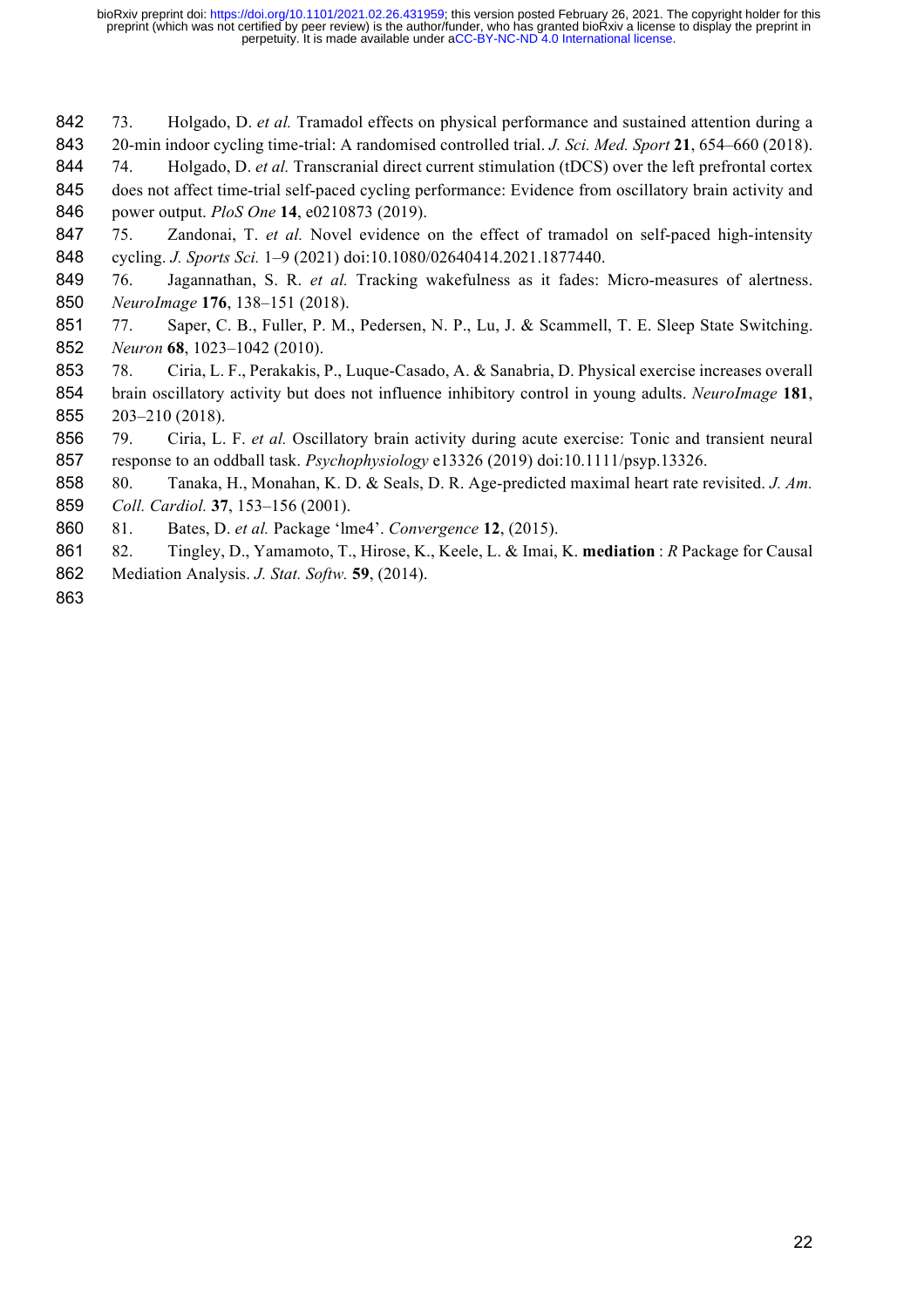### **SUPPLEMENTARY MATERIAL**

#### **Dual-tasking effect of physical exercise on baseline performance**

 Is the detrimental effect of heightened arousal on behavioural performance truly due to the increased arousal level, or does it simply reflect a dual-task confounding effect of the physical and the cognitive task occurring simultaneously? Although this question is partially tackled in main analyses as the baseline arousal state of the heightened arousal states was also a dual-task condition (i.e., warm-up), we specifically explored whether a dual-tasking arousal baseline might be associated with poorer performance (i.e., higher RAR and RT variability), relative to a non-exercise adaptation period that participants performed just before the warm-up. Contrary to what we expected, the mixed-effects model yielded no reliable performance differences 874 between the adaptation period and the warm-up  $(RAR: t (39) = 1.41, p = 0.167, \beta = 0.18; RT$ 875 variability:  $t(39) = 1.50$ ,  $p = 0.14$ ,  $\beta = 0.19$ ). To further confirm that baseline performance was equal or similar for all experiments, we analyzed the behavioural performance during baselines of Experiments 1 and 2 (i.e., wakefulness periods), as well as during baseline of Experiment 3 (i.e., warm-up period). Neither the number of responses needed to attain a reversal (RAR) nor 879 accuracy showed reliable differences in baseline performance between experiments  $(F < 1)$ . Subject-by-subject results show a similar distribution of performance across subjects in each Experiment (see supplementary figure 1).



 **Supplementary figure 1: Subject-by-subject baseline performance.** Individual behavioural measures during 884 baseline across databases. Grey bars represent individual participants within each experiment. All subjects are arranged by performance, from best to worst in RAR, and from worst to best in accuracy. The analysis revealed no reliable differences in behavioural performance during baseline periods across experiments. 

#### **Low arousal deceleration in behavioural dynamics**

 The transition from wakefulness to sleep involves a progressive, and sometimes nonlinear loss 891 of responsiveness to external stimuli and a progressive increase of RT variability.<sup>10,18,30</sup> To further characterise the behavioural pattern of this transition, and compared to previous falling asleep tasks, we investigated the responsiveness and RT dynamics of the participants in the low arousal condition. We fitted a mixed-effects model separately for RT variability and 895 omissions as dependent variables. As predicted from other cognitive tasks, <sup>17,18,30,33</sup> low arousal 896 led to higher RT variability ( $t$  (27.99) = 4.59,  $p < 0.001$ ,  $\beta = 0.54$ ), which was accompanied by